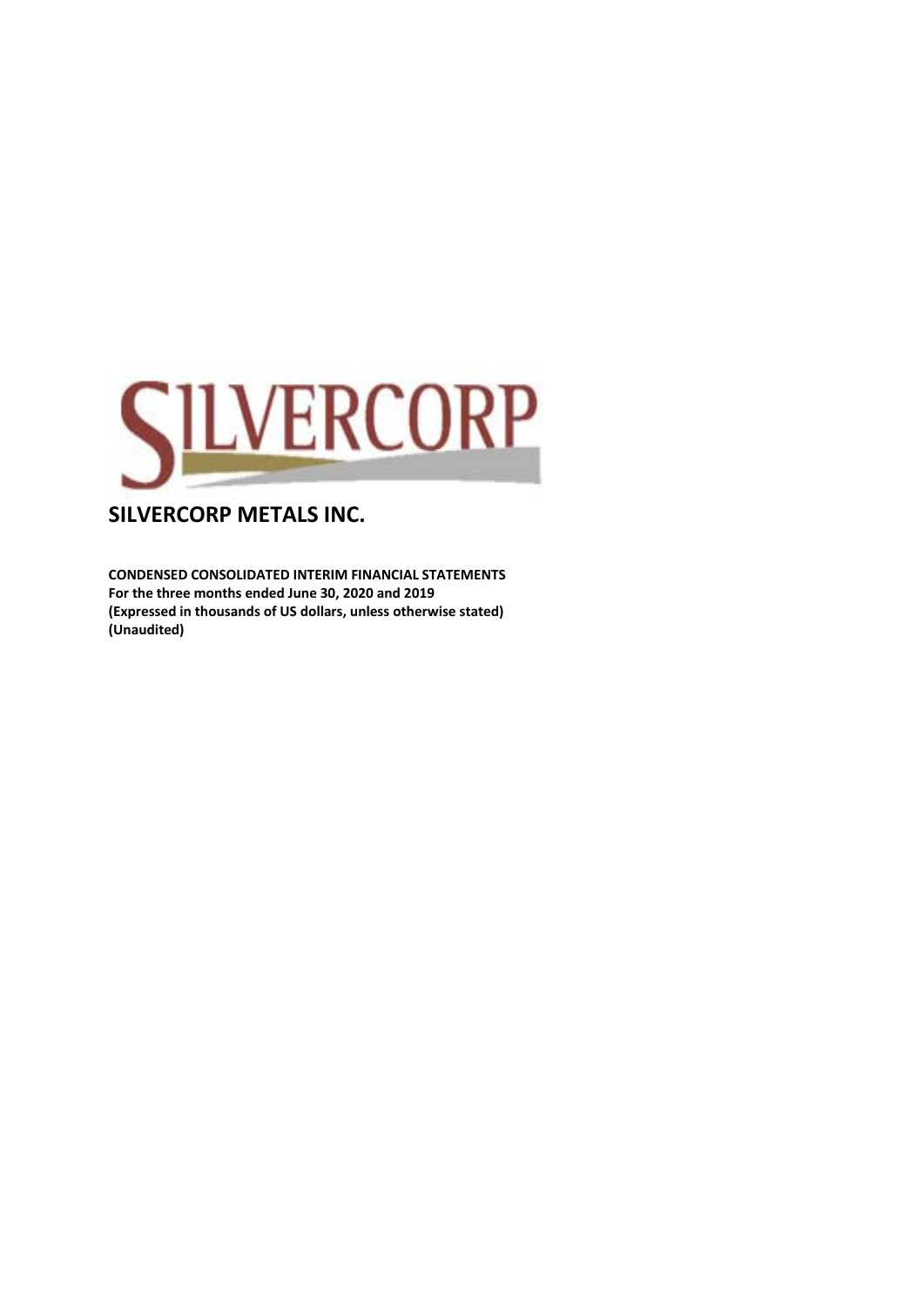## **Condensed Consolidated Interim Statements of Financial Position**

*(Unaudited) (Expressed in thousands of U.S. dollars)*

|                                                                |                | As at June 30, | As at March 31, |
|----------------------------------------------------------------|----------------|----------------|-----------------|
|                                                                | <b>Notes</b>   | 2020           | 2020            |
| <b>ASSETS</b>                                                  |                |                |                 |
| <b>Current Assets</b>                                          |                |                |                 |
| Cash and cash equivalents                                      | 19             | \$<br>94,024   | \$<br>65,777    |
| Short-term investments                                         | 3              | 84,362         | 76,742          |
| Trade and other receivables                                    |                | 987            | 1,178           |
| Current portion of lease receivable                            | 8              | 195            | 186             |
| Inventories                                                    |                | 7,558          | 8,430           |
| Due from related parties                                       | 12             | 62             | 1,519           |
| Income tax receivable                                          |                |                | 1,093           |
| Prepaids and deposits                                          |                | 3,764          | 3,254           |
|                                                                |                | 190,952        | 158,179         |
| <b>Non-current Assets</b>                                      |                |                |                 |
| Long-term prepaids and deposits                                |                | 402            | 390             |
| Long-term portion lease receivable                             | 8              | 315            | 348             |
| Reclamation deposits                                           |                | 7,695          | 9,230           |
| Investment in an associate                                     | 4              | 51,332         | 44,555          |
| Other investments                                              | 5              | 7,375          | 8,750           |
| Plant and equipment                                            | 6              | 66,393         | 66,722          |
| Mineral rights and properties                                  | $\overline{7}$ | 229,854        | 224,586         |
| <b>TOTAL ASSETS</b>                                            |                | \$<br>554,318  | \$<br>512,760   |
| <b>LIABILITIES AND EQUITY</b>                                  |                |                |                 |
| <b>Current Liabilities</b>                                     |                |                |                 |
| Accounts payable and accrued liabilities                       |                | \$<br>31,712   | \$<br>23,129    |
| Current portion of lease obligation                            | 8              | 594            | 567             |
| Deposits received                                              |                | 3,238          | 3,195           |
| Income tax payable                                             |                | 1,676          | 937             |
|                                                                |                | 37,220         | 27,828          |
| <b>Non-current Liabilities</b>                                 |                |                |                 |
| Long-term portion of lease obligation                          | 8              | 1,425          | 1,502           |
| Deferred income tax liabilities                                |                | 36,664         | 35,758          |
| Environmental rehabilitation                                   |                | 8,678          | 8,700           |
| <b>Total Liabilities</b>                                       |                | 83,987         | 73,788          |
| Equity                                                         |                |                |                 |
| Share capital                                                  |                | 245,075        | 243,926         |
| Equity reserves                                                |                | (4,270)        | (21, 142)       |
| Retained earnings                                              |                | 159,211        | 145,898         |
| Total equity attributable to the equity holders of the Company |                | 400,016        | 368,682         |
| <b>Non-controlling interests</b>                               | 11             | 70,315         | 70,290          |
| <b>Total Equity</b>                                            |                | 470,331        | 438,972         |
|                                                                |                |                |                 |
| TOTAL LIABILITIES AND EQUITY                                   |                | \$<br>554,318  | \$<br>512,760   |

Approved on behalf of the Board:

*(Signed) David Kong* **Director** 

*(Signed) Rui Feng*

**Director**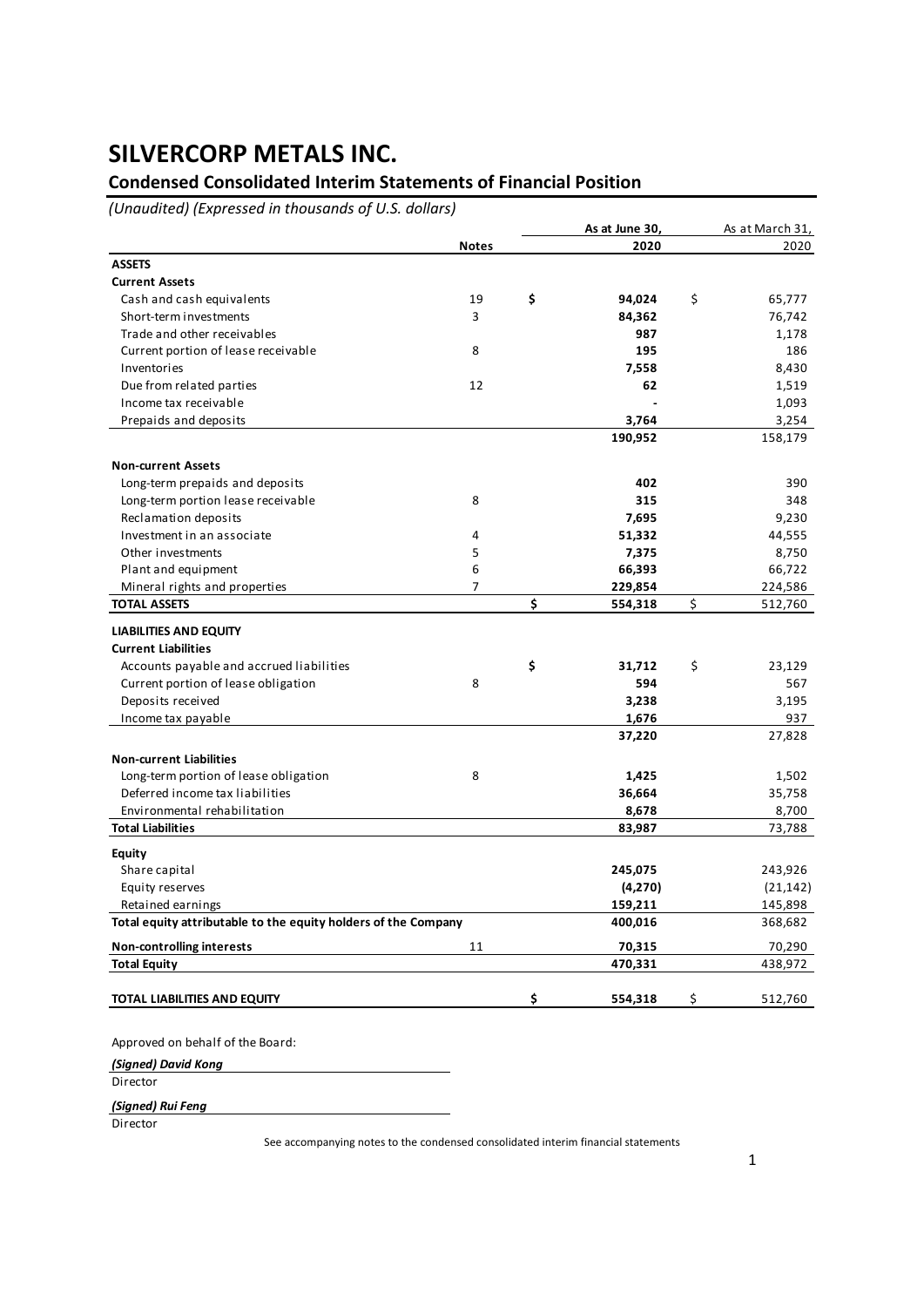## **Condensed Consolidated Interim Statements of Income**

 *(Unaudited)(Expressed in thousands of U.S. dollars, except numbers for share and per share figures)*

|                                                                      |              |    | Three Months Ended June 30, |      |             |
|----------------------------------------------------------------------|--------------|----|-----------------------------|------|-------------|
|                                                                      | <b>Notes</b> |    | 2020                        |      | 2019        |
|                                                                      |              |    |                             |      |             |
| <b>Sales</b>                                                         | 18(b)(c)     | \$ | 46,705                      | - \$ | 45,576      |
| Cost of mine operations                                              |              |    |                             |      |             |
| <b>Production costs</b>                                              |              |    | 17,747                      |      | 18,000      |
| Depreciation and amortization                                        |              |    | 5,740                       |      | 5,869       |
| Mineral resource taxes                                               |              |    | 1,336                       |      | 1,251       |
| Government fees and other taxes                                      | 14           |    | 540                         |      | 594         |
| General and administrative                                           | 13           |    | 2,057                       |      | 2,129       |
|                                                                      |              |    | 27,420                      |      | 27,843      |
| Income from mine operations                                          |              |    | 19,285                      |      | 17,733      |
| Corporate general and administrative                                 | 13           |    | 2,687                       |      | 2,353       |
| Property evaluation and business development                         | 3            |    | (3,785)                     |      | 66          |
| Foreign exchange loss                                                |              |    | 2,670                       |      | 854         |
| Loss on disposal of plant and equipment                              | 6            |    | 192                         |      | 142         |
| Gain on disposal of mineral rights and properties                    | 7            |    |                             |      | (1, 477)    |
| Share of loss in associate                                           | 4            |    | 161                         |      | 281         |
| Dilution gain on investment in associate                             | 4            |    |                             |      | (723)       |
| Reclassification of other comprehensive income upon                  |              |    |                             |      |             |
| ownership dilution of investment in associate                        |              |    |                             |      | (21)        |
| Gain on equity investments designated as FVTPL                       | 5            |    | (5, 466)                    |      |             |
| Other (income) expense                                               |              |    | (248)                       |      | 199         |
| Income from operations                                               |              |    | 23,074                      |      | 16,059      |
| Finance income                                                       | 15           |    | 947                         |      | 929         |
| Finance costs                                                        | 15           |    | (147)                       |      | (175)       |
| Income before income taxes                                           |              |    | 23,874                      |      | 16,813      |
| Income tax expense (recovery)                                        | 16           |    | 5,382                       |      | (488)       |
| Net income                                                           |              | Ś  | 18,492                      | \$   | 17,301      |
|                                                                      |              |    |                             |      |             |
| Attributable to:                                                     |              |    |                             |      |             |
| Equity holders of the Company                                        |              | \$ | 15,491                      | - \$ | 12,607      |
| Non-controlling interests                                            | 11           |    | 3,001                       |      | 4,694       |
|                                                                      |              | \$ | 18,492                      | \$   | 17,301      |
|                                                                      |              |    |                             |      |             |
| Earnings per share attributable to the equity holders of the Company |              |    |                             |      |             |
| <b>Basic earnings per share</b>                                      |              | \$ | 0.09                        | \$   | 0.07        |
| Diluted earnings per share                                           |              | \$ | 0.09                        | \$   | 0.07        |
| <b>Weighted Average Number of Shares Outstanding - Basic</b>         |              |    | 173,997,464                 |      | 169,991,268 |
| <b>Weighted Average Number of Shares Outstanding - Diluted</b>       |              |    | 176,414,612                 |      | 170,753,967 |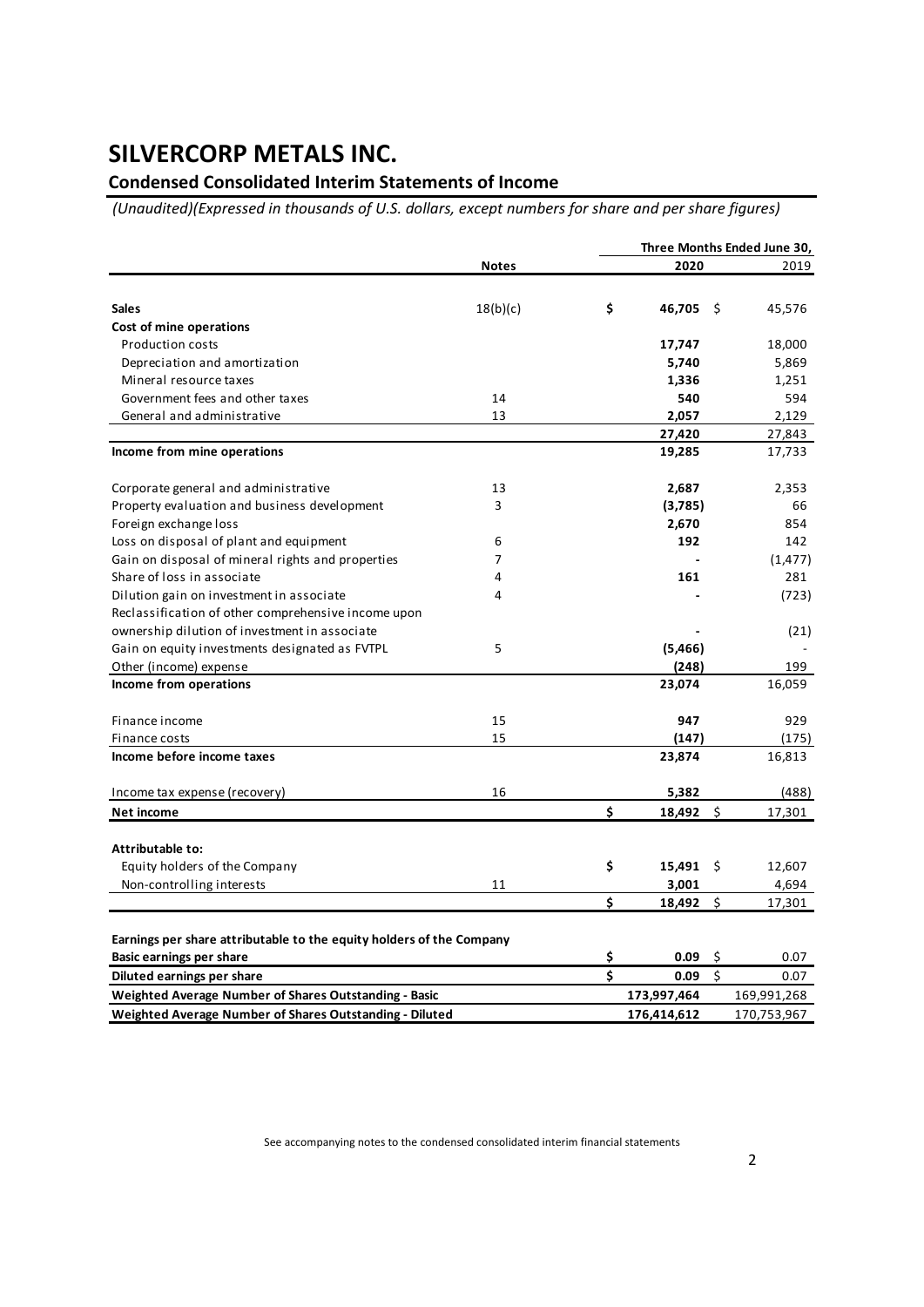## **Condensed Consolidated Interim Statements of Comprehensive Income**

*(Unaudited) (Expressed in thousands of U.S. dollars)*

|                                                                                      |              |    | Three Months Ended June 30, |  |          |  |  |  |
|--------------------------------------------------------------------------------------|--------------|----|-----------------------------|--|----------|--|--|--|
|                                                                                      | <b>Notes</b> |    | 2020                        |  |          |  |  |  |
| Net income                                                                           |              | \$ | $18,492 \quad$ \$           |  | 17,301   |  |  |  |
| Other comprehensive income (loss), net of taxes:                                     |              |    |                             |  |          |  |  |  |
| Items that may subsequently be reclassified to net income or loss:                   |              |    |                             |  |          |  |  |  |
| Currency translation adjustment, net of tax of \$nil                                 |              |    | 6,419                       |  | (5, 113) |  |  |  |
| Share of other comprehensive loss in associate                                       | 4            |    | (595)                       |  | (357)    |  |  |  |
| Reclassification to net income upon ownership dilution of investment in associate    |              |    |                             |  | (21)     |  |  |  |
| Items that will not subsequently be reclassified to net income or loss:              |              |    |                             |  |          |  |  |  |
| Change in fair value on equity investments designated as FVTOCI, net of tax of \$nil | 5            |    | 10,906                      |  | 1,245    |  |  |  |
| Other comprehensive income (loss), net of taxes                                      |              | \$ | $16,730 \quad $$            |  | (4, 246) |  |  |  |
| Attributable to:                                                                     |              |    |                             |  |          |  |  |  |
| Equity holders of the Company                                                        |              | \$ | $16,467$ \$                 |  | (2,845)  |  |  |  |
| Non-controlling interests                                                            | 11           |    | 263                         |  | (1,401)  |  |  |  |
|                                                                                      |              | Ś  | $16,730$ \$                 |  | (4,246)  |  |  |  |
| Total comprehensive income                                                           |              | \$ | $35,222$ \$                 |  | 13,055   |  |  |  |
| Attributable to:                                                                     |              |    |                             |  |          |  |  |  |
| Equity holders of the Company                                                        |              | \$ | $31,958$ \$                 |  | 9,762    |  |  |  |
| Non-controlling interests                                                            |              |    | 3,264                       |  | 3,293    |  |  |  |
|                                                                                      |              | \$ | 35,222 \$                   |  | 13,055   |  |  |  |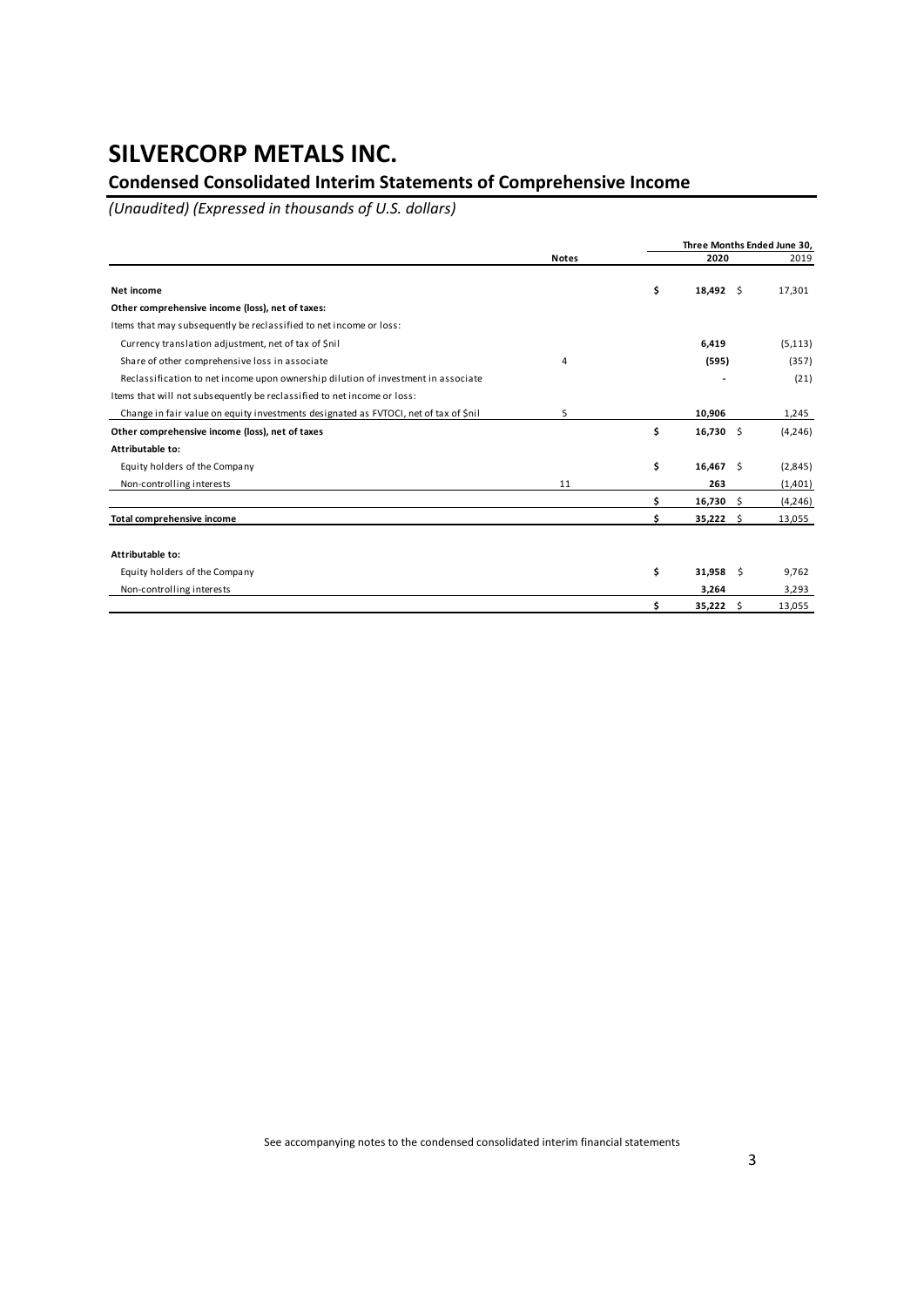## **Condensed Consolidated Interim Statements of Cash Flows**

*(Unaudited) (Expressed in thousands of U.S. dollars)*

|                                                              |                | Three Months Ended June 30, |           |  |  |  |
|--------------------------------------------------------------|----------------|-----------------------------|-----------|--|--|--|
|                                                              | <b>Notes</b>   | 2020                        | 2019      |  |  |  |
| Cash provided by                                             |                |                             |           |  |  |  |
| <b>Operating activities</b>                                  |                |                             |           |  |  |  |
| Net income                                                   |                | \$<br>$18,492 \quad$        | 17,301    |  |  |  |
| Add (deduct) items not affecting cash:                       |                |                             |           |  |  |  |
| Finance costs                                                | 15             | 147                         | 175       |  |  |  |
| Depreciation, amortization and depletion                     |                | 6,148                       | 6,220     |  |  |  |
| Share of loss in associate                                   | 4              | 161                         | 281       |  |  |  |
| Dilution gain on investment in associate                     | 4              |                             | (723)     |  |  |  |
| Reclassification of other comprehensive loss upon ownership  |                |                             |           |  |  |  |
| dilution of investment in associate                          |                |                             | (21)      |  |  |  |
| Income tax expense (recovery)                                | 16             | 5,382                       | (488)     |  |  |  |
| Gain on equity investments designated as FVTPL               |                | (5,466)                     |           |  |  |  |
| Loss on disposal of plant and equipment                      | 6              | 192                         | 142       |  |  |  |
| Gain on disposal of mineral rights and properties            | 7              |                             | (1, 477)  |  |  |  |
| Share-based compensation                                     |                | 723                         | 325       |  |  |  |
| Reclamation expenditures                                     |                | (78)                        |           |  |  |  |
| Income taxes paid                                            |                | (2,749)                     | (1,919)   |  |  |  |
| Interest paid                                                |                | (25)                        | (73)      |  |  |  |
| Changes in non-cash operating working capital                | 19             | 7,215                       | 155       |  |  |  |
| Net cash provided by operating activities                    |                | 30,142                      | 19,898    |  |  |  |
|                                                              |                |                             |           |  |  |  |
| <b>Investing activities</b>                                  |                |                             |           |  |  |  |
| Mineral rights and properties                                |                |                             |           |  |  |  |
| Capital expenditures                                         |                | (7,851)                     | (6,770)   |  |  |  |
| Proceeds on disposals                                        | $\overline{7}$ |                             | 4,691     |  |  |  |
| Plant and equipment                                          |                |                             |           |  |  |  |
| Additions                                                    |                | (806)                       | (2, 171)  |  |  |  |
| Proceeds on disposals                                        | 6              | 1                           | 1         |  |  |  |
| Reclamation deposits                                         |                |                             |           |  |  |  |
| Paid                                                         |                | (250)                       | (17)      |  |  |  |
| Refund                                                       |                | 1,775                       |           |  |  |  |
| Other investments                                            |                |                             |           |  |  |  |
| Acquisition                                                  |                | (5,538)                     |           |  |  |  |
| Proceeds on disposals                                        |                | 16,574                      |           |  |  |  |
| Investment in associate                                      | 4              | (5,805)                     | (3,023)   |  |  |  |
| Net redemptions (purchases) of short-term investments        |                | 890                         | (24, 075) |  |  |  |
| Principal received on lease receivable                       | 8              | 45                          | 27        |  |  |  |
| Net cash used in investing activities                        |                | (965)                       | (31, 337) |  |  |  |
| <b>Financing activities</b>                                  |                |                             |           |  |  |  |
| Related parties                                              |                |                             |           |  |  |  |
|                                                              |                | 1,423                       |           |  |  |  |
| Repayments received<br>Bank loan                             |                |                             |           |  |  |  |
|                                                              |                |                             |           |  |  |  |
| Repayment                                                    |                |                             | (4, 369)  |  |  |  |
| Principal payments on lease obligation                       | 8              | (132)                       | (101)     |  |  |  |
| Non-controlling interests                                    |                |                             |           |  |  |  |
| Distribution                                                 | 11             | (3,239)                     |           |  |  |  |
| Cash dividends distributed                                   | 9(c)           | (2, 178)                    | (2, 125)  |  |  |  |
| Proceeds from issuance of common shares                      |                | 832                         | 220       |  |  |  |
| Net cash used in financing activities                        |                | (3,294)                     | (6, 375)  |  |  |  |
| Effect of exchange rate changes on cash and cash equivalents |                | 2,364                       | (304)     |  |  |  |
| Increase (decrease) in cash and cash equivalents             |                | 28,247                      | (18, 118) |  |  |  |
| Cash and cash equivalents, beginning of the period           |                | 65,777                      | 67,441    |  |  |  |
| Cash and cash equivalents, end of the period                 |                | \$<br>$94,024$ \$           | 49,323    |  |  |  |
| Supplementary cash flow information                          | 19             |                             |           |  |  |  |
|                                                              |                |                             |           |  |  |  |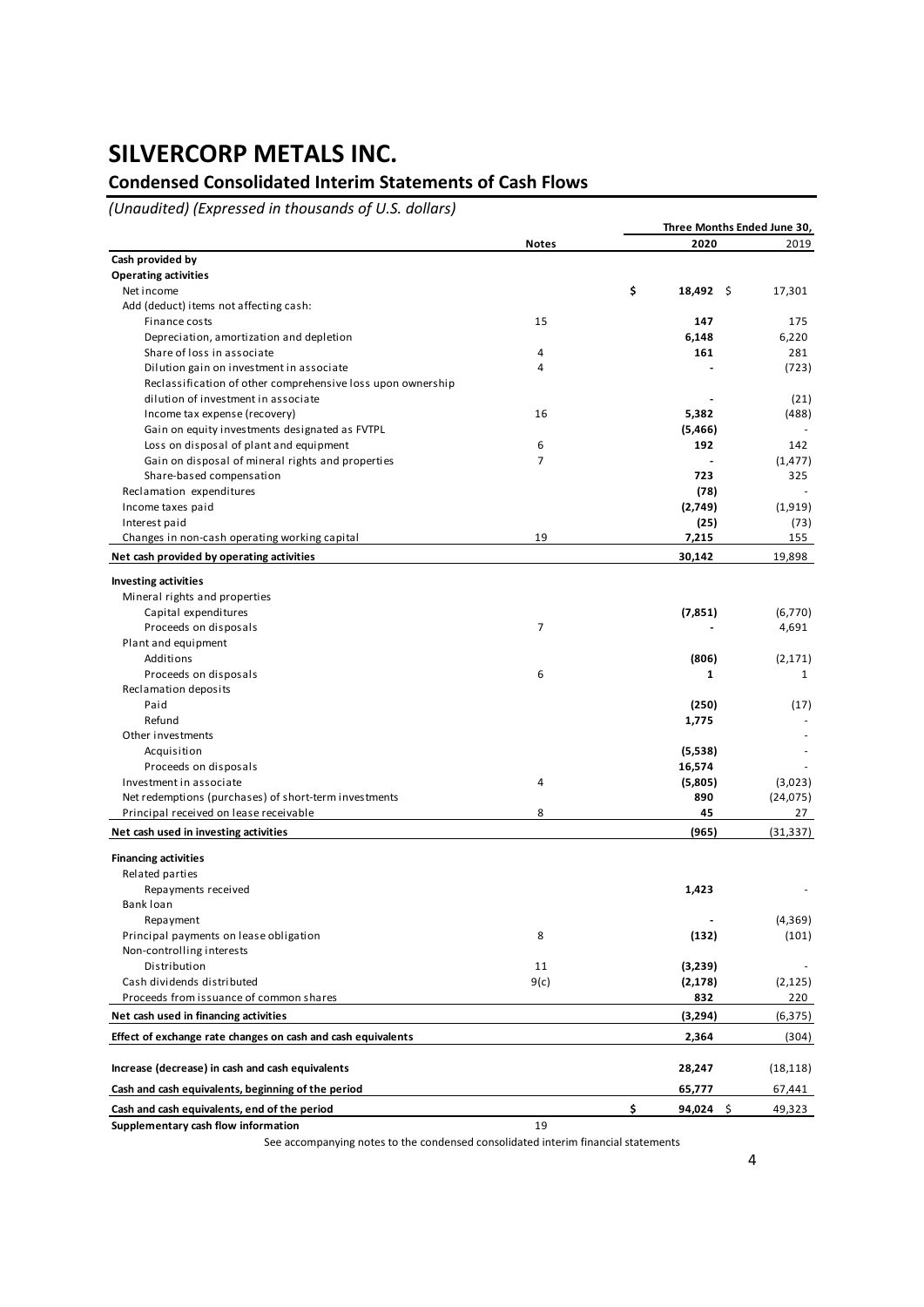## **Condensed Consolidated Interim Statements of Changes in Equity**

*(Unaudited) (Expressed in thousands of U.S. dollars, except numbers for share figures)*

|                                             |              | Share capital       |                          |                            | Equity reserves          |                                         |                                                                                              |                          |                              |              |
|---------------------------------------------|--------------|---------------------|--------------------------|----------------------------|--------------------------|-----------------------------------------|----------------------------------------------------------------------------------------------|--------------------------|------------------------------|--------------|
|                                             | <b>Notes</b> | Number of<br>shares | Amount                   | Share<br>option<br>reserve | Reserves                 | Accumulated other<br>comprehensive loss | Total equity attributable<br>to the equity holders of<br>Retained<br>the Company<br>earnings |                          | Non-controlling<br>interests | Total equity |
| Balance, March 31, 2019                     |              | 169,842,052         | \$231,269                | $$15,898$ \$               | 25,409 \$                | $(41,864)$ \$                           | 116,734 \$                                                                                   | 347,446 \$               | 65,735 \$                    | 413,181      |
| Adjustment upon adoption of IFRS 16         |              |                     |                          |                            |                          | 167                                     | (823)                                                                                        | (656)                    |                              | (656)        |
| Options exercised                           |              | 168,100             | 294                      | (74)                       |                          |                                         |                                                                                              | 220                      |                              | 220          |
| Share-based compensation                    |              |                     |                          | 325                        |                          |                                         |                                                                                              | 325                      |                              | 325          |
| Dividends declared                          |              |                     |                          |                            |                          |                                         | (2, 125)                                                                                     | (2, 125)                 |                              | (2, 125)     |
| Comprehensive (loss) income                 |              |                     |                          |                            |                          | (2,845)                                 | 12,607                                                                                       | 9,762                    | 3,293                        | 13,055       |
| Balance, June 30, 2019                      |              | 170,010,152         | \$231,563                | $$16,149$ \$               | 25,409 \$                | $(44,542)$ \$                           | $126,393$ \$                                                                                 | 354,972 \$               | 69,028 \$                    | 424,000      |
| Options exercised                           |              | 3,665,306           | 10,709                   | (2,928)                    |                          |                                         |                                                                                              | 7,781                    |                              | 7,781        |
| Restricted share units vested               |              | 141,376             | 527                      | (527)                      |                          |                                         |                                                                                              |                          |                              |              |
| Share-based compensation                    |              |                     | $\overline{\phantom{a}}$ | 2,344                      |                          |                                         |                                                                                              | 2,344                    |                              | 2,344        |
| Dividends declared                          |              |                     |                          |                            |                          |                                         | (2, 162)                                                                                     | (2, 162)                 |                              | (2, 162)     |
| Distribution to non-controlling interests   |              |                     |                          |                            |                          |                                         |                                                                                              |                          | (3,259)                      | (3,259)      |
| Disposal of common shares held by associate |              |                     | 1,127                    |                            |                          |                                         |                                                                                              | 1,127                    |                              | 1,127        |
| Comprehensive (loss) income                 |              |                     |                          | ۰                          |                          | (17, 047)                               | 21,667                                                                                       | 4,620                    | 4,521                        | 9,141        |
| Balance, March 31, 2020                     |              | 173,816,834         | 243,926<br>Ŝ             | $$15,038$ \$               | 25,409 \$                | (61,589)<br>-S                          | 145,898 \$                                                                                   | 368,682                  | 70,290 \$<br>- \$            | 438,972      |
| Options exercised                           |              | 465,006             | 1,122                    | (291)                      |                          |                                         |                                                                                              | 831                      |                              | 831          |
| Restricted share units vested               |              | 7,625               | 27                       | (27)                       |                          |                                         |                                                                                              |                          |                              |              |
| Share-based compensation                    |              |                     |                          | 723                        |                          |                                         |                                                                                              | 723                      |                              | 723          |
| Dividends declared                          | 9(c)         |                     |                          |                            |                          |                                         | (2, 178)                                                                                     | (2, 178)                 |                              | (2, 178)     |
| Distribution to non-controlling interests   | 11           |                     |                          |                            |                          |                                         |                                                                                              | $\overline{\phantom{a}}$ | (3, 239)                     | (3,239)      |
| Comprehensive income                        |              |                     | $\overline{\phantom{a}}$ | ۰                          | $\overline{\phantom{a}}$ | 16,467                                  | 15,491                                                                                       | 31,958                   | 3,264                        | 35,222       |
| Balance, June 30, 2020                      |              | 174,289,465         | \$245,075                | $$15,443$ \$               | 25,409 \$                | (45,122)                                | $159,211$ \$                                                                                 | 400,016 \$               | 70,315                       | 470,331      |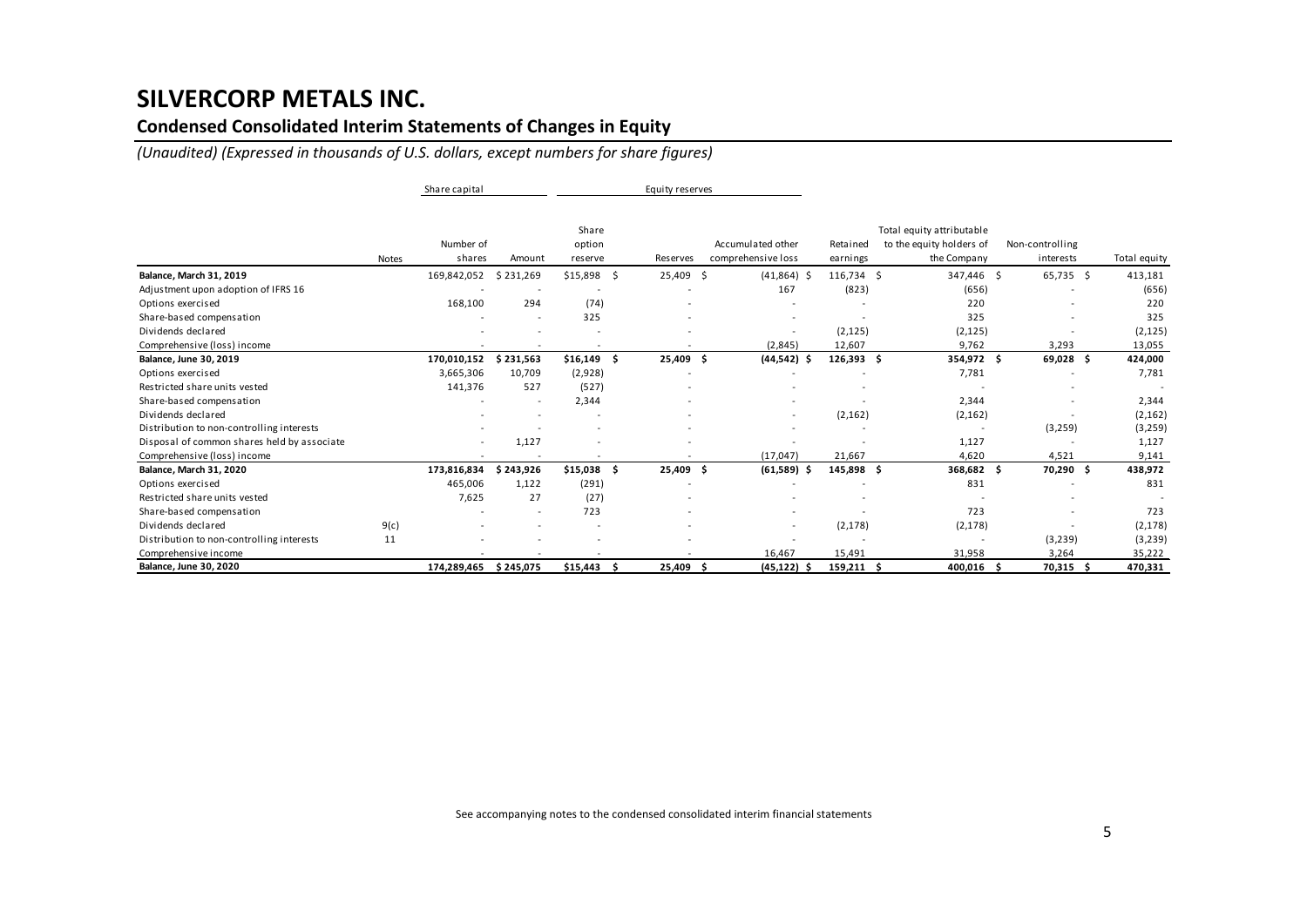## **Notes to Condensed Consolidated Interim Financial Statements as at June 30, 2020 and for three months ended June 30, 2020 and 2019**

*(Unaudited) (Expressed in thousands of U.S. dollars, except numbers for share and per share figures or otherwise stated)*

### **1. CORPORATE INFORMATION**

Silvercorp Metals Inc., along with its subsidiary companies (collectively the "Company"), is engaged in the acquisition, exploration, development, and mining of mineral properties. The Company's producing mines and other current exploration and development projects are located in China.

The Company is a publicly listed company incorporated in the Province of British Columbia, Canada, with limited liability under the legislation of the Province of British Columbia. The Company's shares are traded on the Toronto Stock Exchange and NYSE American.

The head office, registered address and records office of the Company are located at 1066 West Hastings Street, Suite 1750, Vancouver, British Columbia, Canada, V6E 3X1.

Operating results for the three months ended June 30, 2020, are not necessarily indicative of the results that may be expected for the year ending March 31, 2021.

### **2. SIGNIFICANT ACCOUNTING POLICIES**

#### *(a)Statement of Compliance*

These condensed consolidated interim financial statements have been prepared in accordance with International Accounting Standard 34 – *Interim Financial Reporting ("IAS 34")* of the International Financial Reporting Standards ("IFRS") as issued by the International Accounting Standards Board ("IASB"). These condensed consolidated interim financial statements should be read in conjunction with the Company's audited consolidated financial statements for the year ended March 31, 2020. These condensed consolidated interim financial statements follow the same significant accounting policies set out in note 2 to the audited consolidated financial statements for the year ended March 31, 2020.

These condensed consolidated interim financial statements were authorized for issue in accordance with a resolution of the Board of Directors dated on August 5, 2020.

#### *(b)Basis of Consolidation*

These condensed consolidated interim financial statements include the accounts of the Company and its wholly or partially owned subsidiaries.

Subsidiaries are consolidated from the date on which the Company obtains control up to the date of the disposition of control. Control is achieved when the Company has power over the subsidiary, is exposed or has rights to variable returns from its involvement with the subsidiary and has the ability to use its power to affect its returns.

For non-wholly owned subsidiaries over which the Company has control, the net assets attributable to outside equity shareholders are presented as "non-controlling interests" in the equity section of the consolidated balance sheets. Net income for the period that is attributable to the non-controlling interests is calculated based on the ownership of the non-controlling interest shareholders in the subsidiary. Adjustments to recognize the non-controlling interests' share of changes to the subsidiary's equity are made even if this results in the non-controlling interests having a deficit balance. Changes in the Company's ownership interest in a subsidiary that do not result in a loss of control are recorded as equity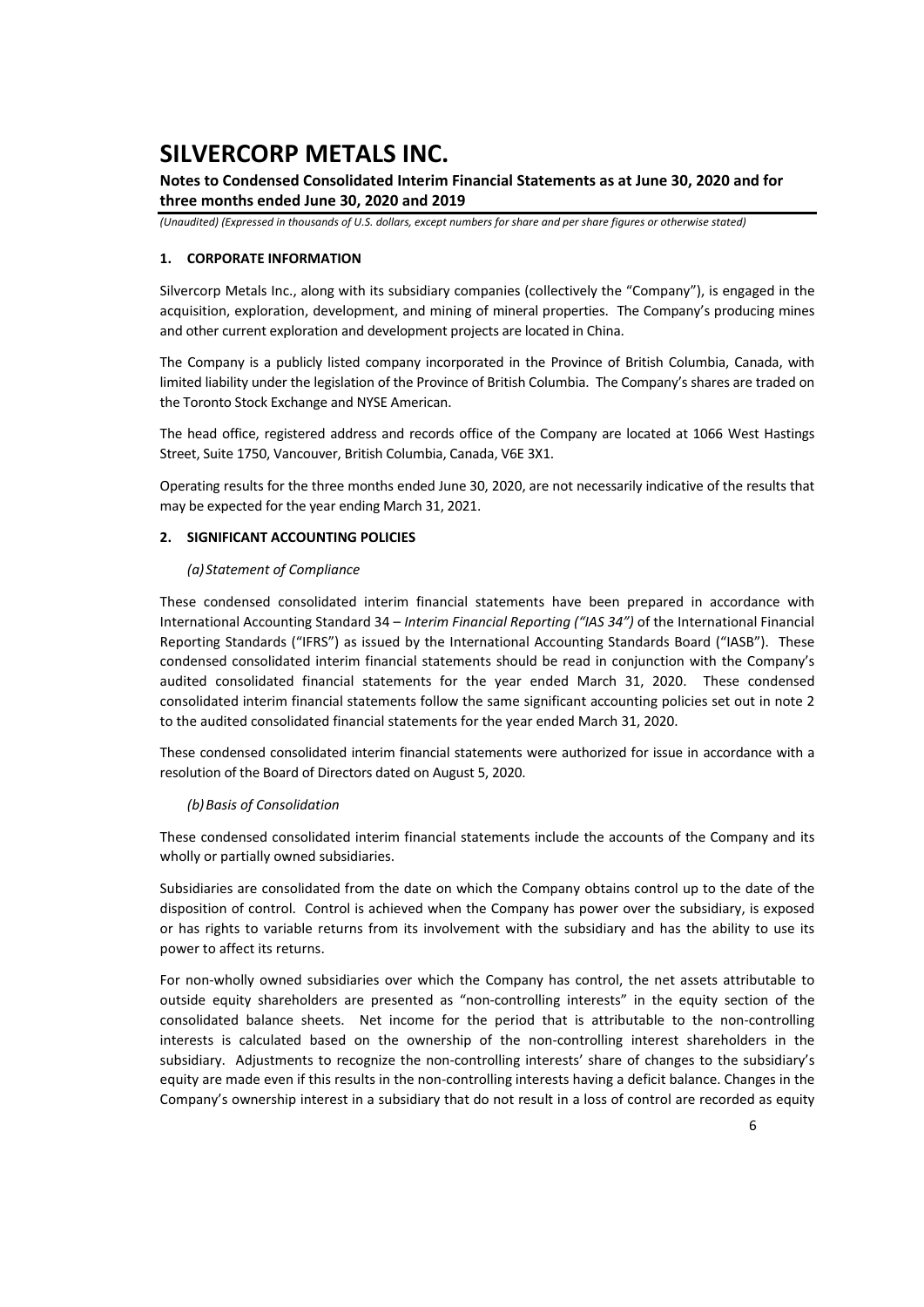## **Notes to Condensed Consolidated Interim Financial Statements as at June 30, 2020 and for three months ended June 30, 2020 and 2019**

*(Unaudited) (Expressed in thousands of U.S. dollars, except numbers for share and per share figures or otherwise stated)*

transactions. The carrying amount of non‐controlling interests is adjusted to reflect the change in the non‐ controlling interests' relative interests in the subsidiary and the difference between the adjustment to the carrying amount of non-controlling interest and the Company's share of proceeds received and/or consideration paid is recognized directly in equity and attributed to equity holders of the Company.

Balances, transactions, revenues and expenses between the Company and its subsidiaries are eliminated on consolidation.

Details of the Company's significant subsidiaries which are consolidated are as follows:

|                                                     |                    |               | Proportion of ownership interest held |           |                      |
|-----------------------------------------------------|--------------------|---------------|---------------------------------------|-----------|----------------------|
|                                                     |                    | Country of    | June 30,                              | March 31, |                      |
| Name of subsidiaries                                | Principal activity | incorporation | 2020                                  | 2020      | Mineral properties   |
| Silvercorp Metals China Inc.                        | Holding company    | Canada        | 100%                                  | 100%      |                      |
| Silvercorp Metals (China) Inc.                      | Holding company    | China         | 100%                                  | 100%      |                      |
| 0875786 B.C. LTD.                                   | Holding company    | Canada        | 100%                                  | 100%      |                      |
| Fortune Mining Limited                              | Holding company    | BVI (i)       | 100%                                  | 100%      |                      |
| Fortune Copper Limited                              | Holding company    | <b>BVI</b>    | 100%                                  | 100%      |                      |
| Fortune Gold Mining Limited                         | Holding company    | <b>BVI</b>    | 100%                                  | 100%      |                      |
| Victor Resources Ltd.                               | Holding company    | <b>BVI</b>    | 100%                                  | 100%      |                      |
| Yangtze Mining Ltd.                                 | Holding company    | <b>BVI</b>    | 100%                                  | 100%      |                      |
| Victor Mining Ltd.                                  | Holding company    | <b>BVI</b>    | 100%                                  | 100%      |                      |
| Yangtze Mining (H.K.) Ltd.                          | Holding company    | Hong Kong     | 100%                                  | 100%      |                      |
| Fortune Gold Mining (H.K.) Limited                  | Holding company    | Hong Kong     | 100%                                  | 100%      |                      |
| Wonder Success Limited                              | Holding company    | Hong Kong     | 100%                                  | 100%      |                      |
| Henan Huawei Mining Co. Ltd. ("Henan Huawei")       | Mining             | China         | 80%                                   | 80%       | Ying Mining District |
| Henan Found Mining Co. Ltd. ("Henan Found")         | Mining             | China         | 77.5%                                 | 77.5%     |                      |
| Xinshao Yunxiang Mining Co., Ltd. ("Yunxiang")      | Mining             | China         | 70%                                   | 70%       | <b>BYP</b>           |
| Guangdong Found Mining Co. Ltd. ("Guangdong Found") | Mining             | China         | 99%                                   | 99%       | GC                   |

(i ) British Virgin Islands ("BVI")

#### *(c) Significant Accounting Judgments and Estimates*

The current outbreak of COVID 19 resulted in a series of public health and emergency measures that have been put in place globally to combat the spread of the virus. These measures have led to significant disruption to the global economic conditions and financial markets. The full extent of the impact of COVID‐ 19 on operations and future financial performances is currently unknown.

IFRS requires management to make judgments, estimates and assumptions about future events that affect the reported amounts and disclosures, including but not limited to the potential impact arising from COVID‐19 and government regulations and measures amid at reducing its transmission. As the extent and duration of the impact from COVID-19 remain unclear, the Company's judgments and estimates may evolve as conditions change. Actual results may differ from those estimates.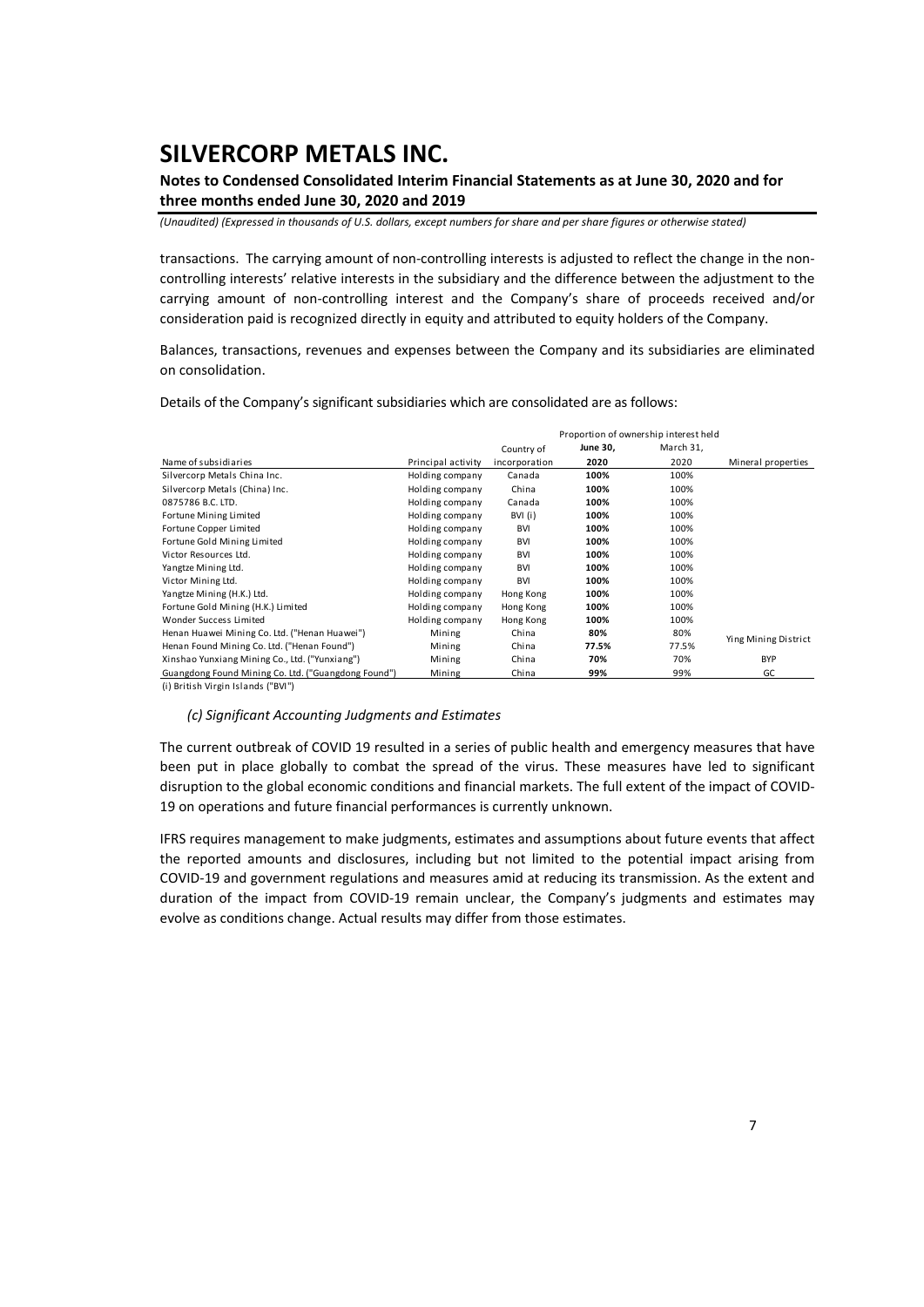## **Notes to Condensed Consolidated Interim Financial Statements as at June 30, 2020 and for three months ended June 30, 2020 and 2019**

*(Unaudited) (Expressed in thousands of U.S. dollars, except numbers for share and per share figures or otherwise stated)*

### **3. SHORT‐TERM INVESTMENTS**

As at June 30, 2020, short‐term investments consist of the following:

|                                 | Amount | Interest rates | Maturity                         |
|---------------------------------|--------|----------------|----------------------------------|
| <b>Bonds</b>                    | 21.453 | 6.00% - 13.00% | November 6, 2020 - June 27, 2024 |
| Money market instruments        | 55.398 |                |                                  |
| Investment in Guyana Goldfields | 7.511  |                |                                  |
|                                 | 84.362 |                |                                  |

As at March 31, 2020, short-term investments consist of the following:

|                          | Amount | Interest rates     | Maturity                      |
|--------------------------|--------|--------------------|-------------------------------|
| <b>Bonds</b>             | 23.313 | $6.00\% - 13.00\%$ | April 2, 2020 - June 27, 2024 |
| Money market instruments | 53.429 |                    |                               |
|                          | 76.742 |                    |                               |

All bonds were purchased in open markets and are readily tradable.

On April 26, 2020, the Company entered into a definitive agreement Guyana Goldfields Inc. ("Guyana Goldfields"), and subsequently amended on May 18, 2020 (collectively, the "Arrangement Agreement") to acquire all of the issued and outstanding shares of Guyana. On June 10, 2020, Guyana Goldfield terminated the Arrangement Agreement and paid the Company a break fee of \$6,497 (CAD\$9,000). The gain was recorded as a recovery of property evaluation and business development expense on the condensed consolidated interim statements of income to net off related expenditure and cost. The fair value of the shares of Guyana Goldfields that the Company held as at June 30, 2020 was reclassified to short-term investments from other investments.

#### **4. INVESTMENT IN AN ASSOCIATE**

New Pacific Metals Corp. ("NUAG") is a Canadian public company listed on the TSX Venture Exchange (symbol: NUAG). NUAG is a related party of the Company by way of two common directors and one common officer, and the Company accounts for its investment in NUAG using the equity method as it is able to exercise significant influence over the financial and operating policies of NUAG.

On June 9, 2020, the Company participated in an offering of common shares of NUAG underwritten by BMO Capital Markets and acquired an additional 1,320,710 common shares of NUAG for a cost of \$5,805.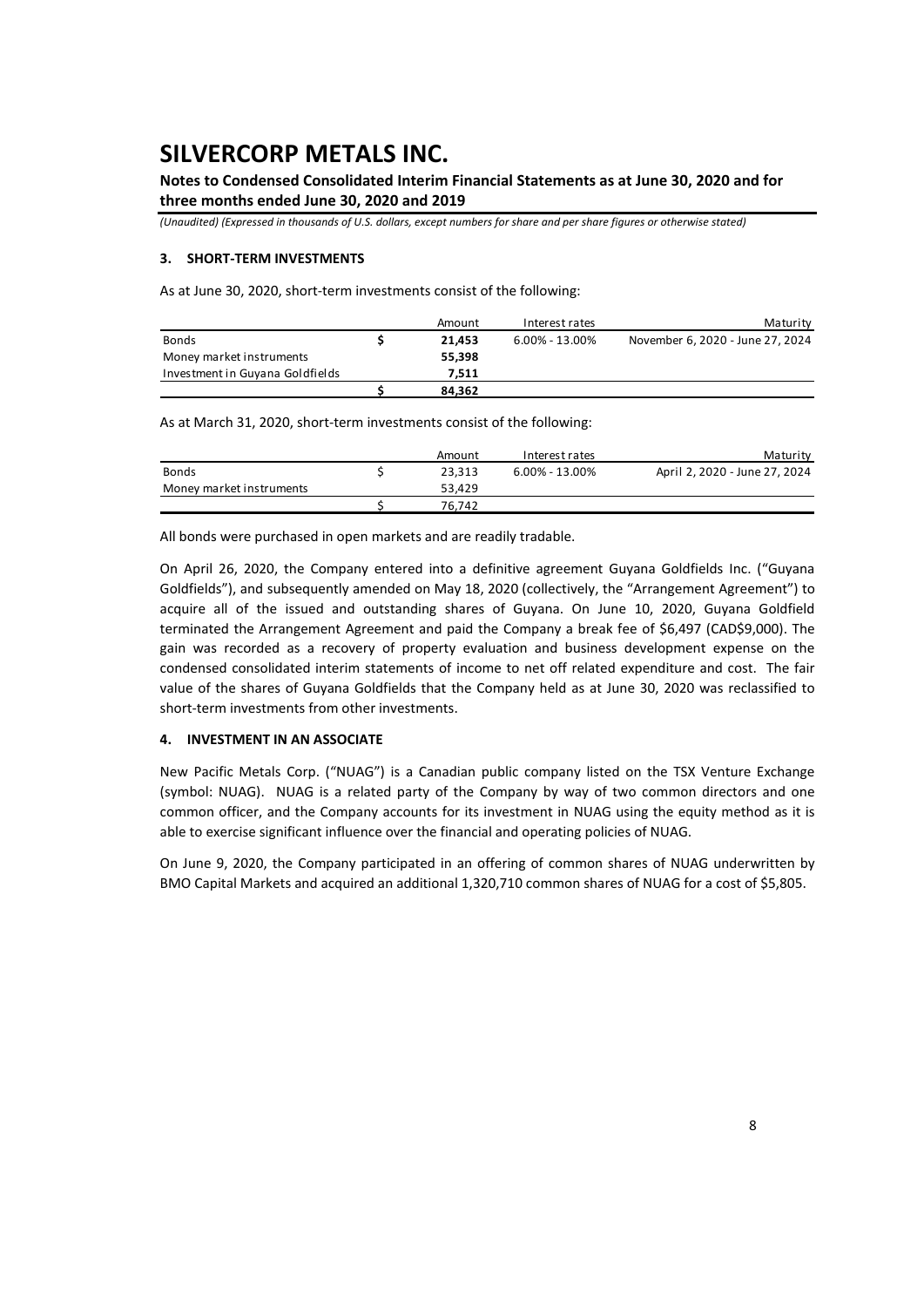**Notes to Condensed Consolidated Interim Financial Statements as at June 30, 2020 and for three months ended June 30, 2020 and 2019** 

*(Unaudited) (Expressed in thousands of U.S. dollars, except numbers for share and per share figures or otherwise stated)*

As at June 30, 2020, the Company owned 43,917,216 common shares of NUAG (March 31, 2020 -42,596,506), representing an ownership interest of 28.8% (March 31, 2020 – 28.8%). The summary of the investment in NUAG common shares and its market value as at the respective balance sheet dates are as follows:

|                                                 |            |     |         | Value of NUAG's     |
|-------------------------------------------------|------------|-----|---------|---------------------|
|                                                 | Number of  |     |         | common shares per   |
|                                                 | shares     |     | Amount  | quoted market price |
| Balance April 1, 2019                           | 39,346,300 | \$  | 38,703  | - \$<br>69,783      |
| Purchase from open market                       | 502,600    |     | 861     |                     |
| Exercise of warrants                            | 1,500,000  |     | 2,349   |                     |
| Participation in public offering                | 1,247,606  |     | 3,820   |                     |
| Share of net loss                               |            |     | (1,276) |                     |
| Share of other comprehensive income             |            |     | 1,077   |                     |
| Dilution gain                                   |            |     | 723     |                     |
| Disposal of common shares held by the associate |            |     | 1,127   |                     |
| Foreign exchange impact                         |            |     | (2,829) |                     |
| Balance March 31, 2020                          | 42,596,506 | \$. | 44,555  | \$.<br>148,624      |
| Participation in public offering                | 1,320,710  |     | 5,805   |                     |
| Share of net loss                               |            |     | (161)   |                     |
| Share of other comprehensive loss               |            |     | (595)   |                     |
| Foreign exchange impact                         |            |     | 1,728   |                     |
| Balance June 30, 2020                           | 43,917,216 | \$. | 51,332  | 178,208<br>Ŝ        |

#### **5. OTHER INVESTMENTS**

|                                         | June 30, 2020 | March 31, 2020 |  |       |
|-----------------------------------------|---------------|----------------|--|-------|
| Equity investments designated as FVTOCI |               |                |  |       |
| Public companies                        | \$            | 4,290          |  | 6,633 |
| Private companies                       |               | 2,122          |  | 2,117 |
|                                         |               | 6,412          |  | 8,750 |
| Equity investments designated as FVTPL  |               |                |  |       |
| Public companies                        |               | 963            |  |       |
| <b>Total</b>                            |               | 7,375          |  | 8,750 |

Investments in publicly traded companies represent equity interests of other publicly-trading mining companies that the Company has acquired through the open market or through private placements. Investment in equity instruments that are held for trading are classified as FVTPL. For other investment in equity instruments, the Company can make an irrevocable election, on an instrument-by-instrument basis, to designate them as at FVTOCI.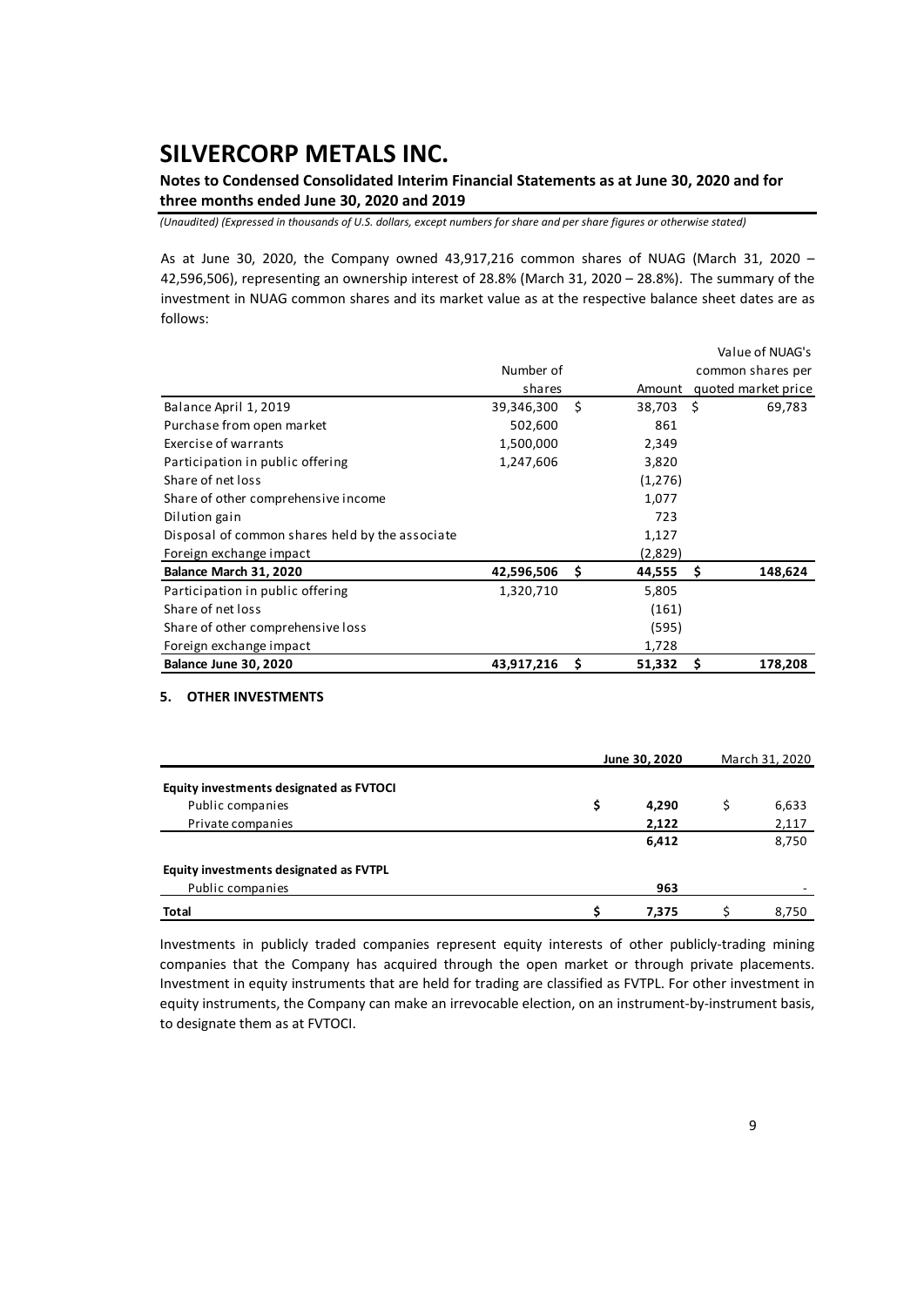## **Notes to Condensed Consolidated Interim Financial Statements as at June 30, 2020 and for three months ended June 30, 2020 and 2019**

*(Unaudited) (Expressed in thousands of U.S. dollars, except numbers for share and per share figures or otherwise stated)*

### The continuity of such investments is as follows:

|                                                 |      |                   | <b>Accumulated fair</b> | <b>Accumulated fair</b> |              |
|-------------------------------------------------|------|-------------------|-------------------------|-------------------------|--------------|
|                                                 |      |                   | value change            |                         | value change |
|                                                 | Note | <b>Fair value</b> | included in OCI         | included in P&L         |              |
| April 1, 2019                                   | Ś    | 9,253             | \$<br>$(35, 128)$ \$    |                         |              |
| Gain on equity investments designated as FVTOCI |      | 249               | 249                     |                         |              |
| Acquisition                                     |      | 7,851             |                         |                         |              |
| Disposal                                        |      | (8, 454)          |                         |                         |              |
| Impact of foreign currency translation          |      | (149)             |                         |                         |              |
| March 31, 2020                                  | \$   | 8,750             | \$<br>$(34,879)$ \$     |                         |              |
| Gain on equity investments designated as FVTOCI |      | 10,906            | 10,906                  |                         |              |
| Gain on equity investments designated as FVTPL  |      | 5,466             |                         |                         | 5,466        |
| Acquisition                                     |      | 5,538             |                         |                         |              |
| Disposal                                        |      | (16, 574)         |                         |                         |              |
| Reclassified to short-term investments          | 3    | (7,511)           |                         |                         |              |
| Impact of foreign currency translation          |      | 800               |                         |                         |              |
| June 30, 2020                                   |      | 7,375             | $(23, 973)$ \$          |                         | 5,466        |

### **6. PLANT AND EQUIPMENT**

Plant and equipment consist of:

|                                                       | Office<br>Land use rights |               |    |              |    |                | Motor      |              | Construction |                |    |           |
|-------------------------------------------------------|---------------------------|---------------|----|--------------|----|----------------|------------|--------------|--------------|----------------|----|-----------|
| Cost                                                  |                           | and building  |    | equipment    |    | Machinery      |            | vehicles     |              | in progress    |    | Total     |
| Balance as at April 1, 2019                           | \$                        | 100,028       | \$ | 7,735        | \$ | 29,452 \$      |            | 6,722        | Ŝ.           | $5,790$ \$     |    | 149,727   |
| Adjustment upon adoption of IFRS 16                   | \$                        | 360           | Ś  |              | Ś  |                | Ś          | ä,           | Ś            |                | Ś  | 360       |
| Additions                                             |                           | 1,736         |    | 1,060        |    | 1,082          |            | 681          |              | 3,618          |    | 8,177     |
| Disposals                                             |                           | (6,932)       |    | (368)        |    | (3, 265)       |            | (630)        |              | (52)           |    | (11, 247) |
| Reclassification of asset groups <sup>(1)</sup>       |                           | 6,908         |    |              |    | 65             |            |              |              | (6,973)        |    |           |
| Impact of foreign currency translation                |                           | (5,646)       |    | (417)        |    | (1,534)        |            | (357)        |              | (247)          |    | (8, 201)  |
| Balance as at March 31, 2020                          | Ś                         | 96,454        | Ś  | 8,010        | Ś  | 25,800 \$      |            | $6,416$ \$   |              | $2,136$ \$     |    | 138,816   |
| Additions                                             |                           | 16            |    | 30           |    | 109            |            | 236          |              | 850            |    | 1,241     |
| Disposals                                             |                           | (151)         |    | (11)         |    | (93)           |            | (357)        |              |                |    | (612)     |
| Reclassification of asset groups <sup>(1)</sup>       |                           | 370           |    |              |    | 10             |            |              |              | (380)          |    |           |
| Impact of foreign currency translation                |                           | 327           |    | 59           |    | 66             |            | 16           |              | 7              |    | 475       |
| Ending balance as at June 30, 2020                    | Ś.                        | 97,016        | Ś. | 8,088        | Ŝ. | 25,892 \$      |            | $6,311$ \$   |              | $2,613$ \$     |    | 139,920   |
| Impairment, accumulated depreciation and amortization |                           |               |    |              |    |                |            |              |              |                |    |           |
| Balance as at April 1, 2019                           | Ś.                        | $(49,929)$ \$ |    | $(5,409)$ \$ |    | $(20,701)$ \$  |            | $(5,017)$ \$ |              | $(54)$ \$      |    | (81, 110) |
| Disposals                                             |                           | 6.821         |    | 278          |    | 3,051          |            | 574          |              | 52             |    | 10,776    |
| Depreciation and amortization                         |                           | (3,481)       |    | (527)        |    | (1,601)        |            | (384)        |              |                |    | (5,993)   |
| Impact of foreign currency translation                |                           | 2,602         |    | 283          |    | 1,083          |            | 263          |              | $\overline{2}$ |    | 4,233     |
| Balance as at March 31, 2020                          | \$                        | $(43,987)$ \$ |    | $(5,375)$ \$ |    | $(18, 168)$ \$ |            | $(4,564)$ \$ |              | $\sim$         | Ś  | (72, 094) |
| Disposals                                             |                           | 67            |    | 8            |    | 70             |            | 274          |              |                |    | 419       |
| Depreciation and amortization                         |                           | (998)         |    | (143)        |    | (359)          |            | (106)        |              |                |    | (1,606)   |
| Impact of foreign currency translation                |                           | (143)         |    | (45)         |    | (47)           |            | (11)         |              |                |    | (246)     |
| Ending balance as at June 30, 2020                    | Ś.                        | $(45,061)$ \$ |    | $(5,555)$ \$ |    | $(18,504)$ \$  |            | $(4,407)$ \$ |              | $\sim$         | Ŝ. | (73, 527) |
| <b>Carrying amounts</b>                               |                           |               |    |              |    |                |            |              |              |                |    |           |
| Balance as at March 31, 2020                          | \$                        | 52,467        | \$ | 2,635        | \$ | 7,632          | Ŝ.         | 1,852        | - Ś          | 2,136          | -S | 66,722    |
| Ending holones as at lung 20, 2020                    | ċ                         | E1 OEE C      |    | א ככת ב      |    | 7300           | $\epsilon$ | 1.004        | $\epsilon$   | 26126          |    | cc 202    |

**Ending balance as at June 30, 2020 5 51,955 \$2,533 \$7,388 \$1,904 \$2,613 \$66,393**<br>(1) when an asset is available for use, it is reclassified from construction in progress to one of the appropriate plant and equipment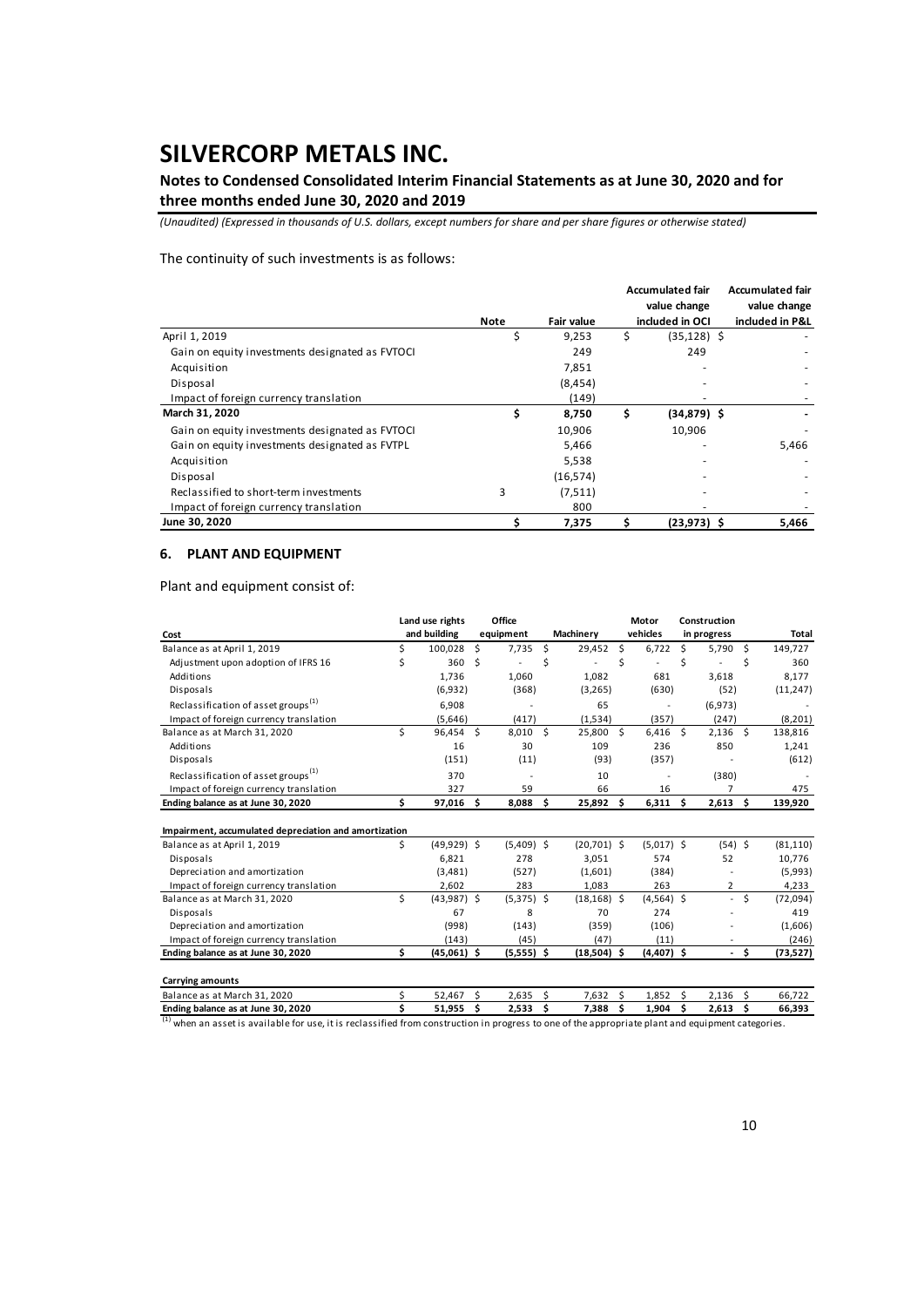## **Notes to Condensed Consolidated Interim Financial Statements as at June 30, 2020 and for three months ended June 30, 2020 and 2019**

*(Unaudited) (Expressed in thousands of U.S. dollars, except numbers for share and per share figures or otherwise stated)*

| Carrying amounts as at June 30, 2020  |    | <b>Ying Mining District</b> |      | <b>BYP</b> |    | GC          |     | Other          |     | Total  |  |
|---------------------------------------|----|-----------------------------|------|------------|----|-------------|-----|----------------|-----|--------|--|
| Land use rights and building          | \$ | 35,190                      | - S  | 3,029      | -S | 11,639      | - Ś | 2,097          | .s  | 51,955 |  |
| Office equipment                      |    | 1,801                       |      | 24         |    | 392         |     | 316            |     | 2,533  |  |
| Machinery                             |    | 5,521                       |      | 251        |    | 1,616       |     |                |     | 7,388  |  |
| Motor vehicles                        |    | 1,661                       |      | 21         |    | 222         |     |                |     | 1,904  |  |
| Construction in progress              |    | 848                         |      | 495        |    | 1,270       |     |                |     | 2,613  |  |
| Total                                 |    | 45,021                      | Ŝ    | 3,820      | s  | 15,139      | - Ś | 2,413          | S   | 66,393 |  |
|                                       |    |                             |      |            |    |             |     |                |     |        |  |
| Carrying amounts as at March 31, 2020 |    | Ying Mining District        |      | <b>BYP</b> |    | GC          |     | Other          |     | Total  |  |
| Land use rights and building          | Ś  | 35.476                      | - \$ | 3.094      | -Ś | $11,762$ \$ |     | 2.135          | - S | 52,467 |  |
| Office equipment                      |    | 1,886                       |      | 26         |    | 403         |     | 320            |     | 2,635  |  |
| Machinery                             |    | 5,734                       |      | 258        |    | 1,640       |     | $\blacksquare$ |     | 7,632  |  |
| Motor vehicles                        |    | 1,598                       |      | 22         |    | 232         |     |                |     | 1,852  |  |
| Construction in progress              |    | 419                         |      | 493        |    | 1,224       |     |                |     | 2,136  |  |
| Total                                 |    | 45,113                      | Ŝ    | 3,893      |    | 15,261      |     | 2,455          |     | 66,722 |  |

During the three months ended June 30, 2020, certain plant and equipment were disposed for proceeds of \$1 (three months ended June 30, 2019 ‐ \$1) and loss of \$192 (three months ended June 30, 2019 – loss of \$142).

### **7. MINERAL RIGHTS AND PROPERTIES**

Mineral rights and properties consist of:

|                                      |    |                             | Producing and development properties |           |                     | <b>Exploration and evaluation properties</b> |            |          |              |
|--------------------------------------|----|-----------------------------|--------------------------------------|-----------|---------------------|----------------------------------------------|------------|----------|--------------|
| Cost                                 |    | <b>Ying Mining District</b> | <b>BYP</b>                           | GC        |                     | XHP                                          | <b>RZY</b> |          | <b>Total</b> |
| Balance as at April 1, 2019          | Ś  | 288,453 \$                  | <sup>5</sup><br>64,305               | 107.161   | Ś.                  | 20,909                                       | \$174      | <b>S</b> | 481,002      |
| Capitalized expenditures             |    | 23.871                      | 6                                    | 1,617     |                     |                                              |            |          | 25.494       |
| Mine right fees                      |    | 797                         |                                      |           |                     |                                              |            |          | 797          |
| Environmental rehabiliation          |    | (4, 299)                    | 39                                   | 239       |                     |                                              |            |          | (4,021)      |
| Disposition                          |    |                             |                                      |           |                     | (20, 485)                                    |            |          | (20, 485)    |
| Foreign currecy translation impact   |    | (15,686)                    | (778)                                | (5,706)   |                     | (424)                                        | (10)       |          | (22, 604)    |
| Balance as at March 31, 2020         | \$ | 293,136 \$                  | 63,572<br>Ŝ.                         | 103,311   | Ś.                  | Ś<br>ä.                                      | 164        | Ŝ.       | 460,183      |
| Capitalized expenditures             |    | 7,821                       |                                      | 1,168     |                     |                                              |            |          | 8,989        |
| Foreign currecy translation impact   |    | 807                         | 39                                   | 323       |                     |                                              |            |          | 1,176        |
| Ending balance as at June 30, 2020   | \$ | 301,764 \$                  | \$<br>63,611                         | 104,802   | -\$                 | - \$                                         | 171        | \$       | 470,348      |
| Impairment and accumulated depletion |    |                             |                                      |           |                     |                                              |            |          |              |
| Balance as at April 1, 2019          | \$ | $(91, 179)$ \$              | $(57,083)$ \$                        | (80, 491) | Ś.                  | $(13, 155)$ \$                               | $(174)$ \$ |          | (242, 082)   |
| Depletion                            |    | (14, 282)                   |                                      | (2, 165)  |                     |                                              |            |          | (16, 447)    |
| Disposition                          |    |                             |                                      |           |                     | 12.888                                       |            |          | 12,888       |
| Foreign currecy translation impact   |    | 5.071                       | 395                                  | 4.301     |                     | 267                                          | 10         |          | 10,044       |
| Balance as at March 31, 2020         | \$ | $(100, 390)$ \$             | $(56,688)$ \$                        | (78, 355) | \$                  | \$<br>$\sim$                                 | (164)      | -\$      | (235, 597)   |
| Depletion                            |    | (3,766)                     |                                      | (584)     |                     |                                              |            |          | (4,350)      |
| Foreign currecy translation impact   |    | (273)                       | (18)                                 | (249)     |                     |                                              | (7)        |          | (547)        |
| Ending balance as at June 30, 2020   | \$ | $(104, 429)$ \$             | $(56,706)$ \$                        | (79, 188) | $\ddot{\mathbf{s}}$ | - \$                                         | $(171)$ \$ |          | (240, 494)   |
| <b>Carrying amounts</b>              |    |                             |                                      |           |                     |                                              |            |          |              |
| Balance as at March 31, 2020         | Ś  | - Ś<br>192,746              | Ś<br>6,884                           | 24,956    | Ś                   | \$                                           |            |          | 224,586      |
| Ending balance as at June 30, 2020   | Ś  | 197,335<br>Ŝ.               | Ś<br>6,905                           | 25,614    | \$                  | Ś<br>$\overline{\phantom{0}}$                |            |          | 229,854      |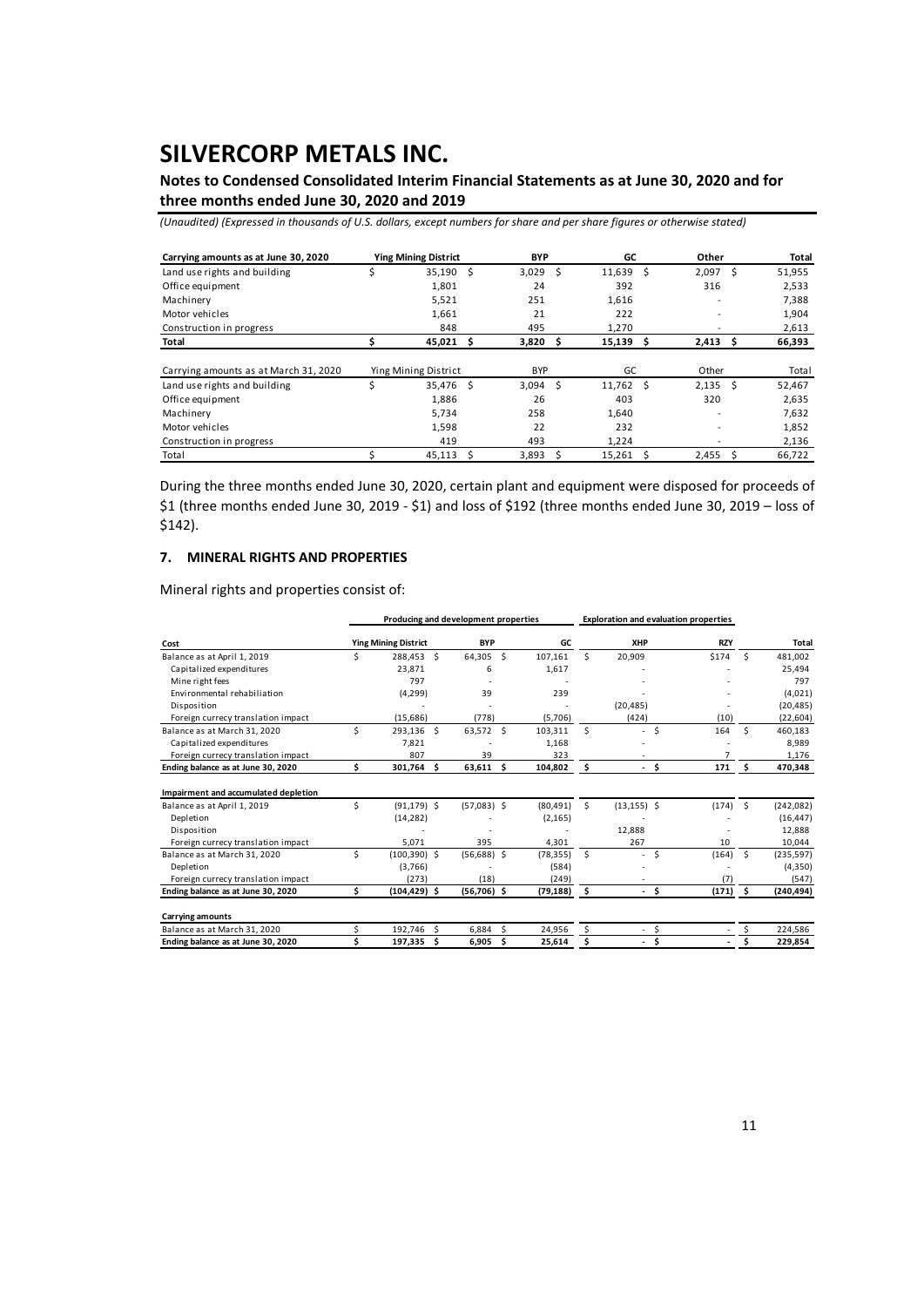**Notes to Condensed Consolidated Interim Financial Statements as at June 30, 2020 and for three months ended June 30, 2020 and 2019** 

*(Unaudited) (Expressed in thousands of U.S. dollars, except numbers for share and per share figures or otherwise stated)*

### **8. LEASES**

The following table summarizes changes in the Company's lease receivable and lease obligation related to the Company's office lease and sublease.

|                                                    | Lease Receivable | <b>Lease Obligation</b> |  |       |
|----------------------------------------------------|------------------|-------------------------|--|-------|
| Adjustment upon adoption of IFRS 16, April 1, 2019 | \$               | 447 S                   |  | 1,463 |
| Addition                                           |                  | 238                     |  | 1,239 |
| Interest accrual                                   |                  | 27                      |  | 112   |
| Interest received or paid                          |                  | (27)                    |  | (112) |
| Principal repayment                                |                  | (118)                   |  | (503) |
| Foreign exchange impact                            |                  | (33)                    |  | (130) |
| Balance, March 31, 2020                            | \$               | 534 \$                  |  | 2,069 |
| Interest accrual                                   |                  | 7                       |  | 25    |
| Interest received or paid                          |                  | (7)                     |  | (25)  |
| Principal repayment                                |                  | (45)                    |  | (132) |
| Foreign exchange impact                            |                  | 21                      |  | 82    |
| <b>Balance, June 30, 2020</b>                      | \$               | $510 \pm$               |  | 2,019 |
| Less: current portion                              |                  | (195)                   |  | (594) |
| Non-current portion                                | \$               | 315S                    |  | 1,425 |

The following table presents a reconciliation of the Company's undiscounted cash flows to their present value for its lease receivable and lease obligation as at June 30, 2020:

|                                  | <b>Lease Receivable</b> | <b>Lease Obligation</b> |  |       |
|----------------------------------|-------------------------|-------------------------|--|-------|
| Within 1 year                    |                         | 213S                    |  | 639   |
| Between 2 to 5 years             |                         | 330                     |  | 1,575 |
| <b>Total undiscounted amount</b> |                         | 543                     |  | 2,214 |
| Less future interest             |                         | (33)                    |  | (195) |
| <b>Total discounted amount</b>   |                         | 510S                    |  | 2,019 |
| Less: current portion            |                         | (195)                   |  | (594) |
| Non-current portion              |                         | 315 <sub>5</sub>        |  | 1,425 |

The lease receivable and lease obligation were discounted using an estimated incremental borrowing rate of 5%.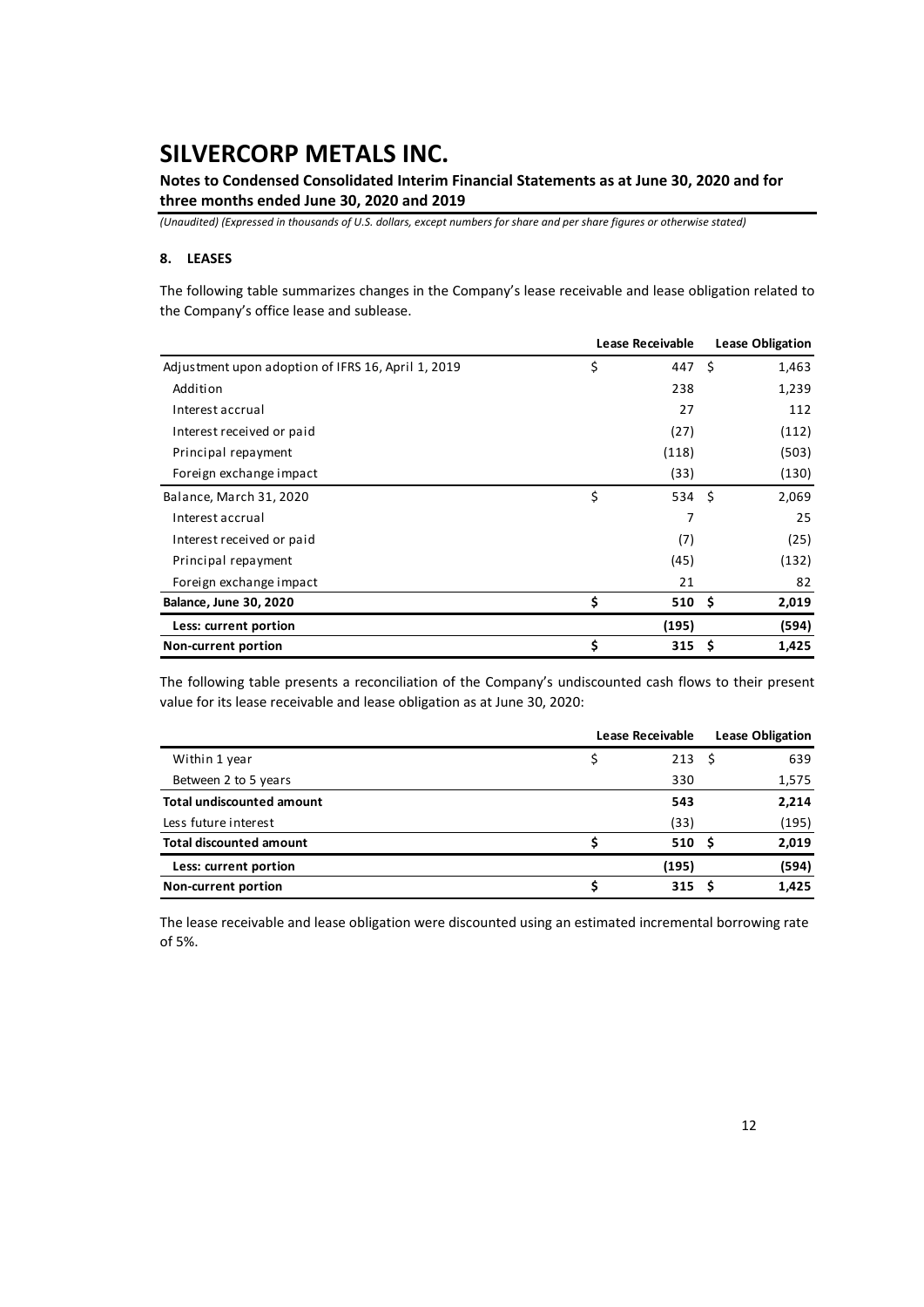## **Notes to Condensed Consolidated Interim Financial Statements as at June 30, 2020 and for three months ended June 30, 2020 and 2019**

*(Unaudited) (Expressed in thousands of U.S. dollars, except numbers for share and per share figures or otherwise stated)*

### **9. SHARE CAPITAL**

### *(a) Authorized*

Unlimited number of common shares without par value. All shares issued as at June 30, 2020 were fully paid.

#### *(b) Share‐based compensation*

The Company has a share‐based compensation plan (the "Plan") which consists of stock options, restricted share units (the "RSUs") and performance share units (the "PSUs"). The Plan allows for the maximum number of common shares to be reserved for issuance on any share‐based compensation to be a rolling 10% of the issued and outstanding common shares from time to time. Furthermore, no more than 3% of the reserve may be granted in the form of RSUs and PSUs.

For the three months ended June 30, 2020, a total of \$723 (three months ended June 30, 2019 ‐ \$325) in share-based compensation expense was recognized and included in the general and administrative expenses and property evaluation and business development expenses on the condensed consolidated interim statements of income.

### *(i) Stock options*

The following is a summary of option transactions:

|                                |                  | Weighted average |                    |  |  |  |
|--------------------------------|------------------|------------------|--------------------|--|--|--|
|                                |                  |                  | exercise price per |  |  |  |
|                                | Number of shares |                  | share CAD\$        |  |  |  |
| Balance, April 1, 2019         | 6,480,916        | \$               | 2.86               |  |  |  |
| Options exercised              | (3,833,406)      |                  | 2.78               |  |  |  |
| Options forfeited              | (123,750)        |                  | 3.29               |  |  |  |
| Options expired                | (100,000)        |                  | 1.75               |  |  |  |
| <b>Balance, March 31, 2020</b> | 2,423,760        |                  | 3.00               |  |  |  |
| Option granted                 | 622,000          |                  | 5.46               |  |  |  |
| Options exercised              | (465,010)        |                  | 2.45               |  |  |  |
| <b>Balance, June 30, 2020</b>  | 2,580,750        |                  | 3.69               |  |  |  |

During the three months ended June 30, 2020, a total of 622,000 options with a life of five years were granted to directors, officers, and employees at exercise prices of CAD\$5.46 per share subject to a vesting schedule over a three-year term with 1/6 of the options vesting every six months from the date of grant until fully vested.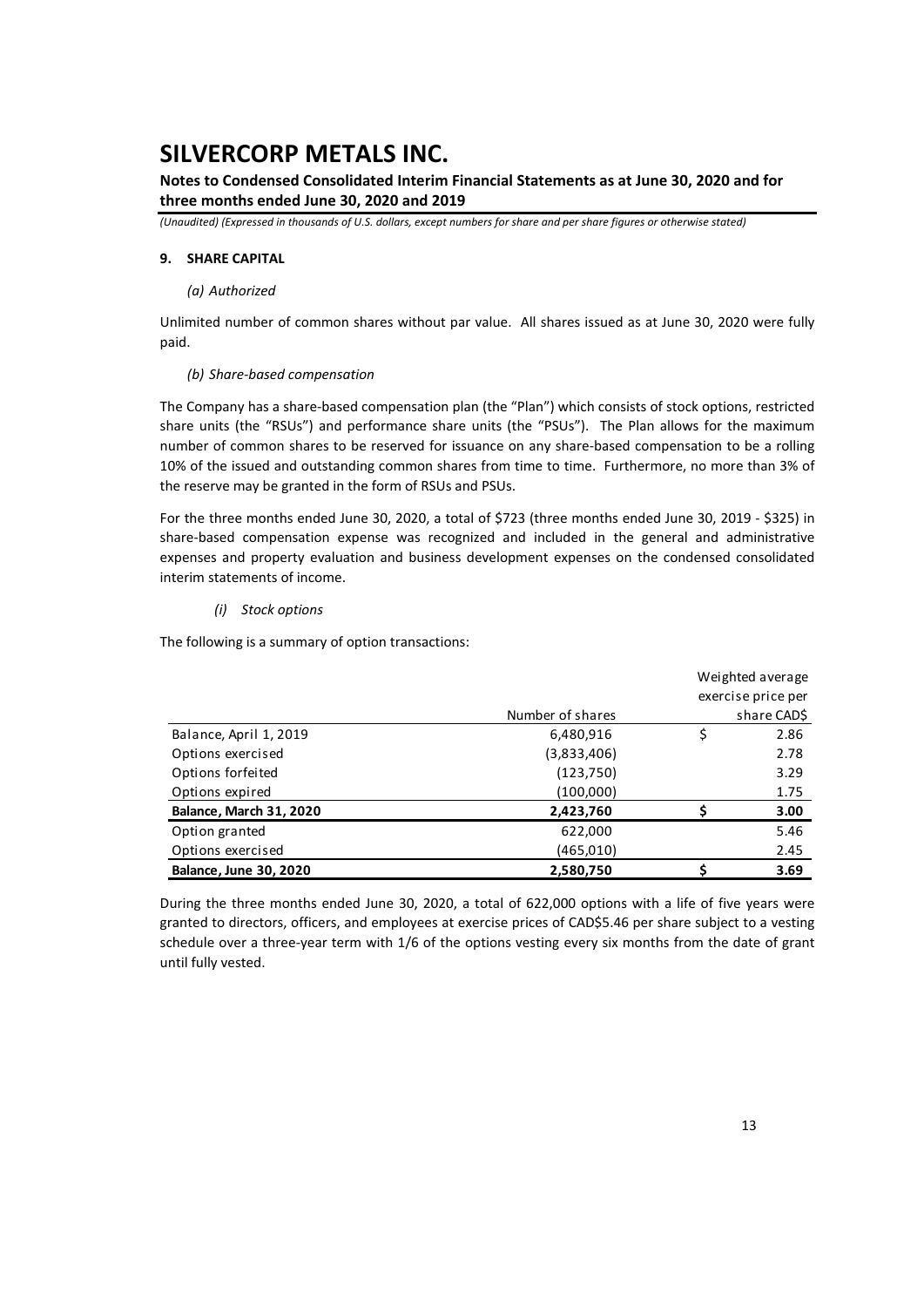**Notes to Condensed Consolidated Interim Financial Statements as at June 30, 2020 and for three months ended June 30, 2020 and 2019** 

*(Unaudited) (Expressed in thousands of U.S. dollars, except numbers for share and per share figures or otherwise stated)*

The fair value of stock options granted during the three months ended June 30, 2020 were calculated as of the date of grant using the Black‐Scholes option pricing model with the following weighted average assumptions:

|                                               | Three months ended June 30, |
|-----------------------------------------------|-----------------------------|
|                                               | 2020                        |
| Risk free interest rate                       | 0.31%                       |
| Expected life of option in years              | 2.75 years                  |
| Expected volatility                           | 66%                         |
| Expected dividend yield                       | 0.64%                       |
| Estimated forfeiture rate                     | 10%                         |
| Weighted average share price at date of grant | \$5.46                      |

The weighted average grant date fair value of options granted during the three months ended June 30, 2020 was CAD\$2.16 (US\$1.56). Volatility was determined based on the historical volatility of the Company's shares over the estimated life of stock options.

No options were granted during the three months ended June 30, 2019.

The following table summarizes information about stock options outstanding as at June 30, 2020:

|                         |                   |                            |    |                   |                   |    | Weighted       |
|-------------------------|-------------------|----------------------------|----|-------------------|-------------------|----|----------------|
|                         | Number of options |                            |    | Weighted average  | Number of options |    | average        |
|                         | outstanding at    | Weighted average remaining |    | exercise price in | exercisable at    |    | exercise price |
| Exercise price in CAD\$ | June 30, 2020     | contractual life (Years)   |    | CAD\$             | June 30, 2020     |    | in CAD\$       |
| 2.60                    | 540.000           | 1.38                       | -S | 2.60              | 376.250           | Ŝ. | 2.60           |
| 3.23                    | 427,500           | 0.70                       | -S | 3.23              | 427,500           | S  | 3.23           |
| 3.36                    | 392,500           | 0.26                       | -Ŝ | 3.36              | 392,500           | Ŝ  | 3.36           |
| 3.40                    | 598,750           | 1.15                       | .s | 3.40              | 346,250           | Ŝ  | 3.40           |
| 5.46                    | 622,000           | 4.90                       |    | 5.46              | -                 |    |                |
| \$2.60 to 5.46          | 2,580,750         | 1.89                       |    | 3.69              | 1,542,500 \$      |    | 3.15           |

Subsequent to June 30, 2020, a total of 153,750 options with exercise prices ranging from CAD\$2.60 to CAD\$3.40 were exercised.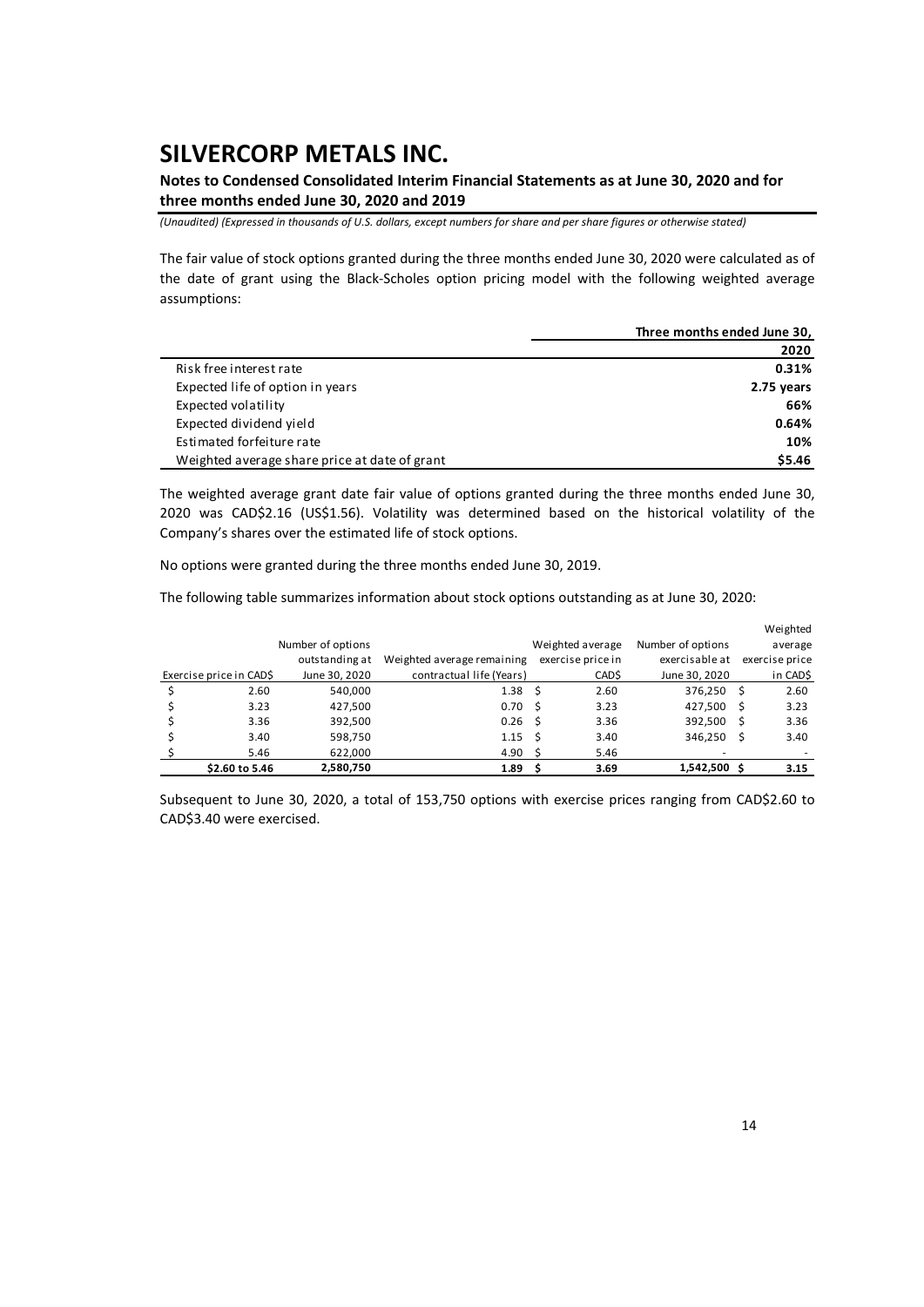## **Notes to Condensed Consolidated Interim Financial Statements as at June 30, 2020 and for three months ended June 30, 2020 and 2019**

*(Unaudited) (Expressed in thousands of U.S. dollars, except numbers for share and per share figures or otherwise stated)*

### *(ii) RSUs*

The following is a summary of RSUs transactions:

|                               |                     | Weighted average                       |
|-------------------------------|---------------------|----------------------------------------|
|                               |                     | grant date closing                     |
|                               |                     | Number of shares price per share \$CAD |
| Balance, April 1, 2019        | $\omega_{\rm{eff}}$ | S                                      |
| Granted                       | 850,500             | 4.94                                   |
| Cancelled                     | (31,750)            | 4.94                                   |
| Distributed                   | (141,376)           | 4.94                                   |
| Balance, March 31, 2020       | $677,374$ \$        | 4.94                                   |
| Granted                       | 709,000             | 5.46                                   |
| Cancelled                     | (7,500)             | 4.94                                   |
| Distributed                   | (7,625)             | 4.94                                   |
| <b>Balance, June 30, 2020</b> | 1,371,249           | 5.21                                   |

During the three months ended June 30, 2020, a total of 709,000 RSUs were granted to directors, officers, and employees of the Company at grant date closing price of CAD\$5.46 per share subject to a vesting schedule over a three-year term with 1/6 of the RSUs vesting every six months from the date of grant. All RSUs will be settled in shares.

Subsequent to June 30, 2020, a total of 1,250 RSUs with grant date closing price of CAD\$4.94 were distributed.

#### *(c) Cash dividends declared*

During the three months ended June 30, 2020, dividends of \$2,178 (three months ended June 30, 2019 ‐ \$2,125) were declared and paid.

### **10. ACCUMULATED OTHER COMPREHENSIVE LOSS**

|                                                                 | June 30, 2020 | March 31, 2020 |
|-----------------------------------------------------------------|---------------|----------------|
| Change in fair value on equity investments designated as FVTOCI | 23.973        | 34,879         |
| Share of other comprehensive income in associate                | (1, 140)      | (1,735)        |
| Currency translation adjustment                                 | 22.289        | 28.445         |
| Balance, end of the period                                      | 45.122        | 61,589         |

The change in fair value on equity investments designated as FVTOCI, share of other comprehensive income in associate, and currency translation adjustment are net of tax of \$nil for all periods presented.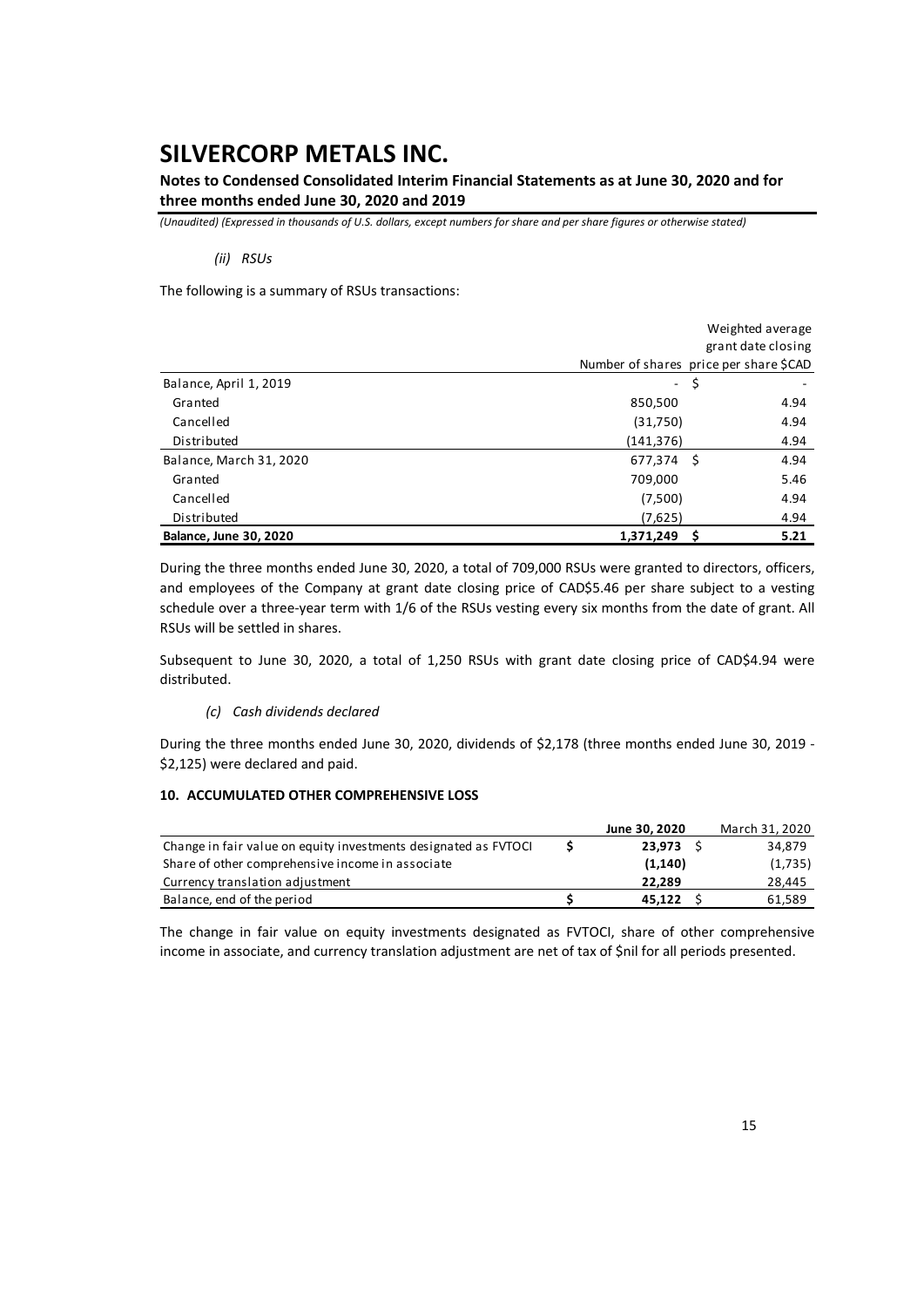## **Notes to Condensed Consolidated Interim Financial Statements as at June 30, 2020 and for three months ended June 30, 2020 and 2019**

*(Unaudited) (Expressed in thousands of U.S. dollars, except numbers for share and per share figures or otherwise stated)*

### **11. NON‐CONTROLLING INTERESTS**

The continuity of non‐controlling interests is summarized as follows:

|                                            |    | Henan   |   | Henan  |   | Guangdong  |  |                          |   |          |
|--------------------------------------------|----|---------|---|--------|---|------------|--|--------------------------|---|----------|
|                                            |    | Found   |   | Huawei |   | Yunxiang   |  | Found                    |   | Total    |
| Balance, April 1, 2019                     |    | 58,262  | S | 4,903  | S | $3,017$ \$ |  | (447)                    | s | 65,735   |
| Share of net income (loss)                 |    | 10,440  |   | 664    |   | (221)      |  | 46                       |   | 10,929   |
| Share of other comprehensive loss          |    | (2,768) |   | (209)  |   | (73)       |  | (65)                     |   | (3, 115) |
| Distributions                              |    | (2,603) |   | (656)  |   |            |  |                          |   | (3,259)  |
| Balance, March 31, 2020                    | S. | 63,331  | S | 4,702  | S | $2,723$ \$ |  | (466)                    | S | 70,290   |
| Share of net income (loss)                 |    | 2,922   |   | 106    |   | (45)       |  | 18                       |   | 3,001    |
| Share of other comprehensive income (loss) |    | 195     |   | 87     |   | (20)       |  | 1                        |   | 263      |
| Distributions                              |    | (2,600) |   | (639)  |   | -          |  | $\overline{\phantom{a}}$ |   | (3,239)  |
| <b>Balance, June 30, 2020</b>              | S. | 63.848  |   | 4.256  |   | $2,658$ \$ |  | (447)                    | s | 70.315   |

As at June 30, 2020, non‐controlling interests in Henan Found, Henan Huawei, Yunxiang, and Guangdong Found were 22.5%, 20%, 30%, and 1%, respectively (March 31, 2020 – 22.5%, 20%, 30% and 1%, respectively).

### **12. RELATED PARTY TRANSACTIONS**

Related party transactions are made on terms agreed upon by the related parties. The balances with related parties are unsecured, non‐interest bearing, and due on demand. Related party transactions not disclosed elsewhere in the condensed consolidated interim financial statements are as follows:

| Due from related parties | June 30, 2020 | March 31, 2020 |
|--------------------------|---------------|----------------|
| NUAG (a)                 | 62            | 94             |
| Henan Non-ferrous (b)    | -             | 1.425          |
|                          | 62            | 1.519          |

- (a) The Company recovers costs for services rendered to NUAG and expenses incurred on behalf of NUAG pursuant to a services and administrative costs reallocation agreement. During the three months ended June 30, 2020, the Company recovered \$161 (three months ended June 30, 2019 - \$68), from NUAG for services rendered and expenses incurred on behalf of NUAG. The costs recovered from NUAG were recorded as a direct reduction of general and administrative expenses on the consolidated statements of income.
- (b) In January 2020, Henan Found advanced a loan of \$1,426 (RMB¥10 million) to Henan Non‐ferrous. The loan has a term of four months and bears an interest rate of 4.35% per annum. In May 2020, the loan, including accumulated interest, of \$1,423 (RMB¥10.1 million) was repaid.

The balances with related parties are unsecured.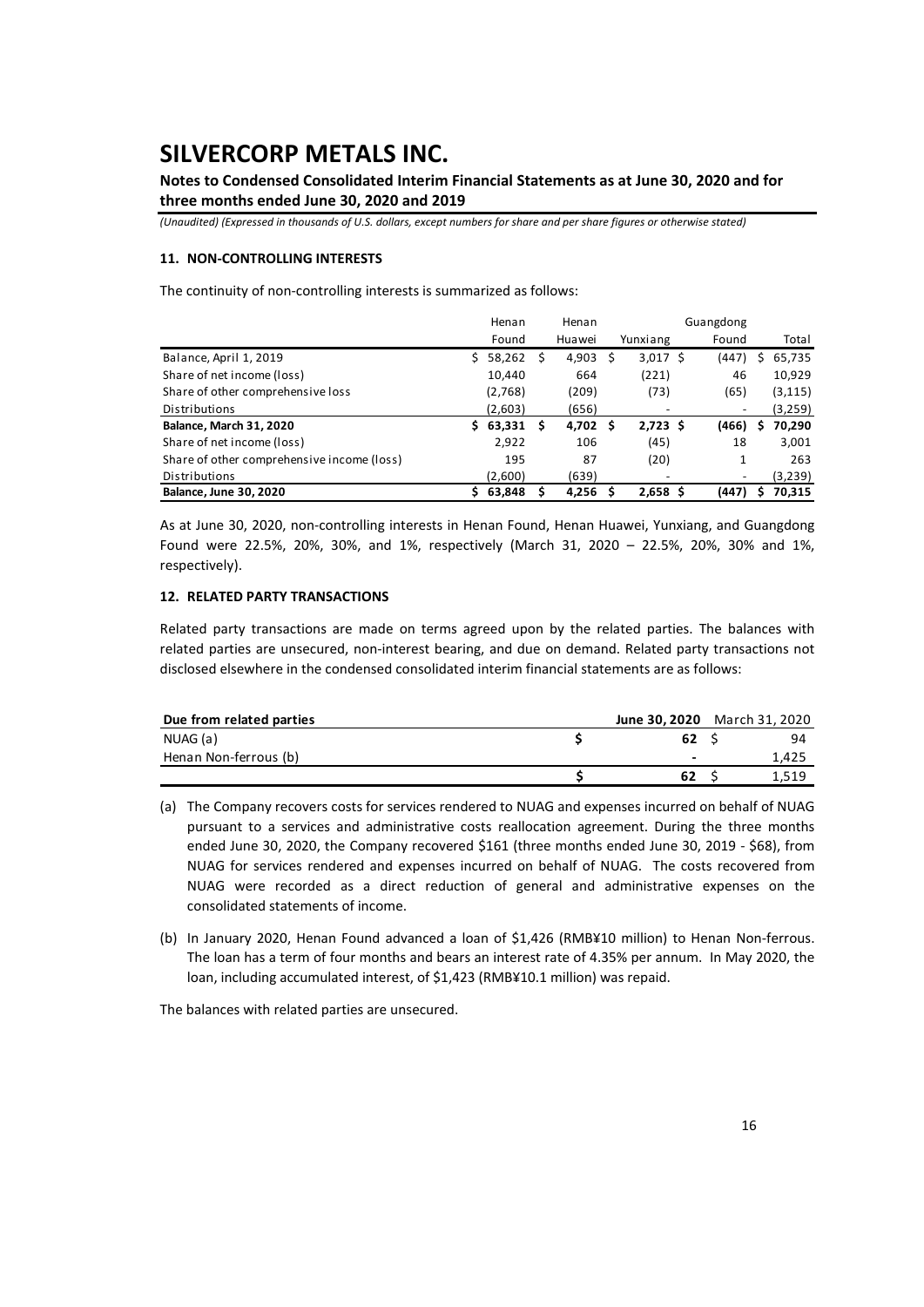## **Notes to Condensed Consolidated Interim Financial Statements as at June 30, 2020 and for three months ended June 30, 2020 and 2019**

*(Unaudited) (Expressed in thousands of U.S. dollars, except numbers for share and per share figures or otherwise stated)*

### **13. GENERAL AND ADMINISTRATIVE**

General and administrative expenses consist of:

|                                    | Three months ended June 30, 2020 |  |              | Three months ended June 30, 2019 |       |  |           |  |       |  |       |
|------------------------------------|----------------------------------|--|--------------|----------------------------------|-------|--|-----------|--|-------|--|-------|
|                                    | Corporate                        |  | <b>Mines</b> |                                  | Total |  | Corporate |  | Mines |  | Total |
| Amortization and depreciation      | 120                              |  | 288          |                                  | 408   |  | 84        |  | 267   |  | 351   |
| Office and administrative expenses | 536                              |  | 591          |                                  | 1.127 |  | 637       |  | 537   |  | 1,174 |
| Professional fees                  | 318                              |  | 113          |                                  | 431   |  | 179       |  | 193   |  | 372   |
| Salaries and benefits              | 1.033                            |  | 1.065        |                                  | 2.098 |  | 1,194     |  | 1,132 |  | 2,326 |
| Share-based compensation           | 680                              |  | -            |                                  | 680   |  | 259       |  | ٠     |  | 259   |
|                                    | 2.687                            |  | 2.057        |                                  | 4.744 |  | 2.353     |  | 2.129 |  | 4.482 |

#### **14. GOVERNMENT FEES AND OTHER TAXES**

Government fees and other taxes consist of:

|                 |      | Three months ended June 30, |
|-----------------|------|-----------------------------|
|                 | 2020 | 2019                        |
| Government fees | 14   | 88                          |
| Other taxes     | 526  | 506                         |
|                 | 540  | 594                         |

Government fees include environmental protection fees paid to the state and local Chinese government. Other taxes were composed of surtax on value‐added tax, land usage levy, stamp duty and other miscellaneous levies, duties and taxes imposed by the state and local Chinese government.

### **15. FINANCE ITEMS**

Finance items consist of:

|                                                                 |                          | Three months ended June 30, |
|-----------------------------------------------------------------|--------------------------|-----------------------------|
| Finance income                                                  | 2020                     | 2019                        |
| Interest income                                                 | 947                      | 929                         |
|                                                                 |                          | Three months ended June 30, |
| <b>Finance costs</b>                                            | 2020                     | 2019                        |
| Interest on bank loan                                           | $\overline{\phantom{0}}$ | 45                          |
| Interest on lease obligation                                    | 25                       | 23                          |
| Loss on disposal of bonds                                       | 53                       |                             |
| Unwinding of discount of environmental rehabilitation provision | 69                       | 107                         |
|                                                                 | 147                      | 175                         |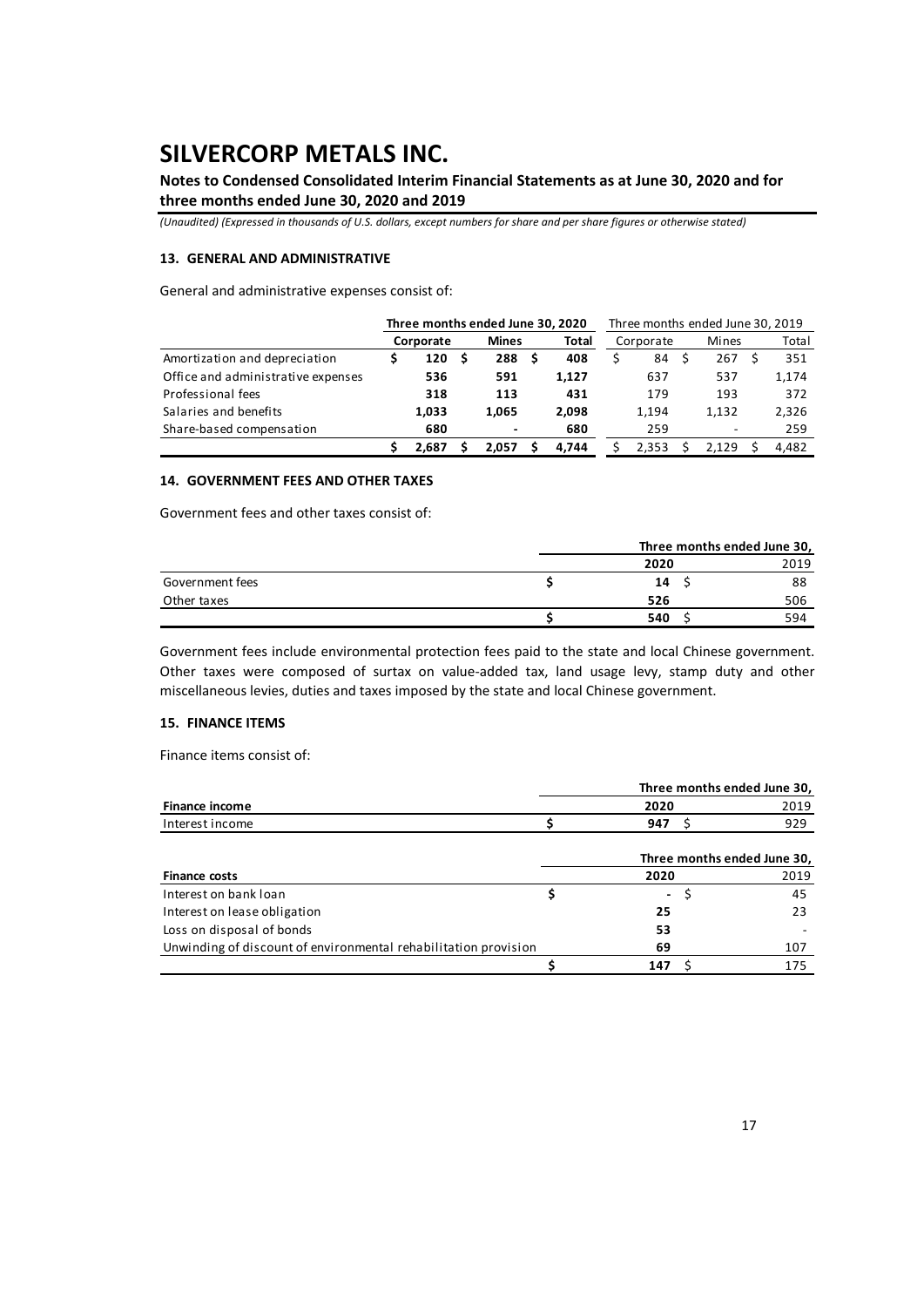## **Notes to Condensed Consolidated Interim Financial Statements as at June 30, 2020 and for three months ended June 30, 2020 and 2019**

*(Unaudited) (Expressed in thousands of U.S. dollars, except numbers for share and per share figures or otherwise stated)*

### **16. INCOME TAX**

The significant components of income tax expense are as follows:

|                               | Three months ended June 30, |         |  |  |  |  |  |  |  |  |
|-------------------------------|-----------------------------|---------|--|--|--|--|--|--|--|--|
| Income tax expense (recovery) | 2020                        | 2019    |  |  |  |  |  |  |  |  |
| Current                       | 4.569                       | 1,752   |  |  |  |  |  |  |  |  |
| Deferred                      | 813                         | (2,240) |  |  |  |  |  |  |  |  |
|                               | 5.382                       | (488)   |  |  |  |  |  |  |  |  |

### **17. FINANCIAL INSTRUMENTS**

The Company manages its exposure to financial risks, including liquidity risk, foreign exchange risk, interest rate risk, credit risk and equity price risk in accordance with its risk management framework. The Company's Board of Directors has overall responsibility for the establishment and oversight of the Company's risk management framework and reviews the Company's policies on an ongoing basis.

### *(a)Fair value*

The Company classifies its fair value measurements within a fair value hierarchy, which reflects the significance of the inputs used in making the measurements as defined in IFRS 13, Fair Value Measurement ("IFRS 13").

Level  $1$  – Unadjusted quoted prices at the measurement date for identical assets or liabilities in active markets.

Level 2 – Observable inputs other than quoted prices included in Level 1, such as quoted prices for similar assets and liabilities in active markets; quoted prices for identical or similar assets and liabilities in markets that are not active; or other inputs that are observable or can be corroborated by observable market data.

Level 3 – Unobservable inputs which are supported by little or no market activity.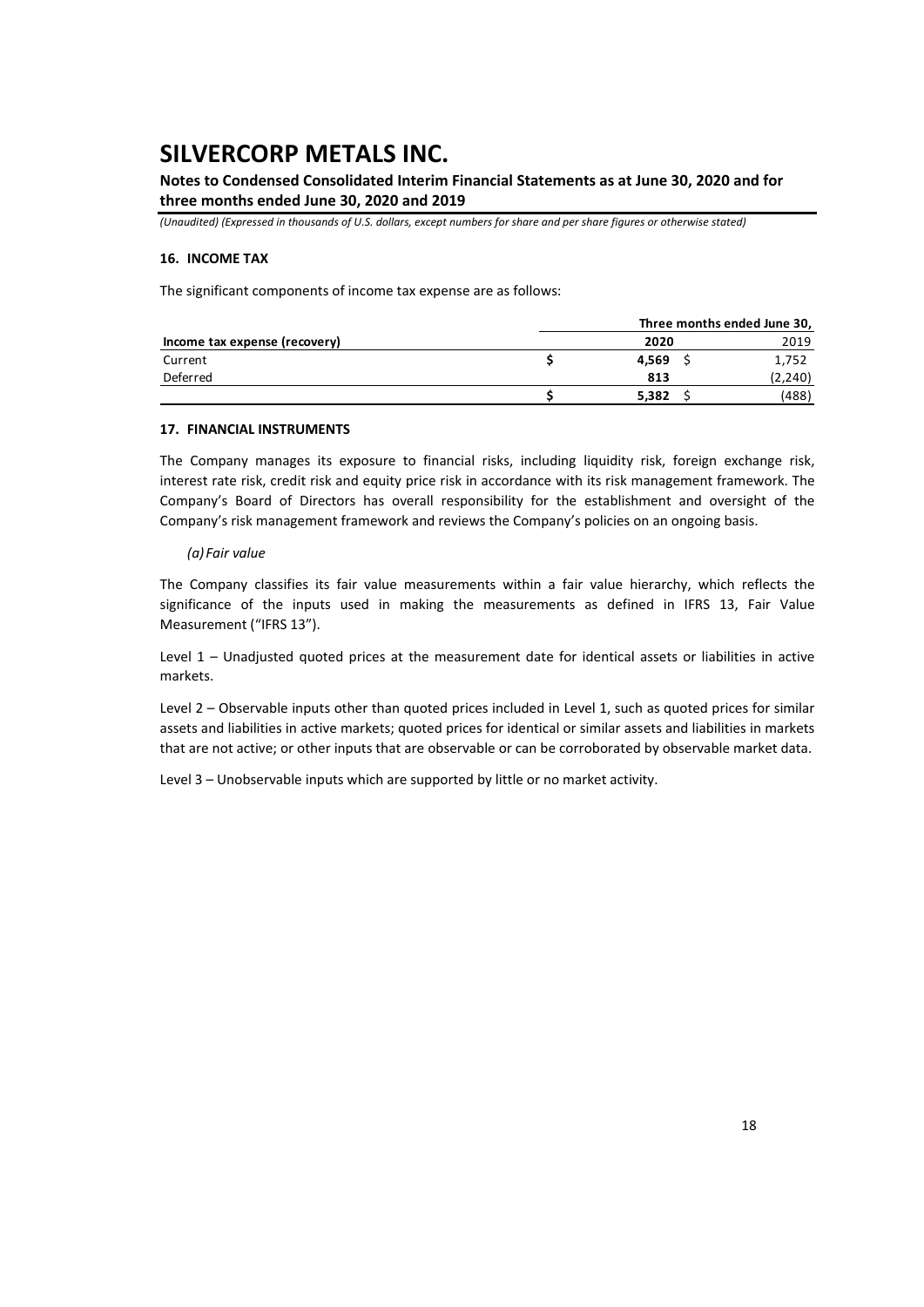## **Notes to Condensed Consolidated Interim Financial Statements as at June 30, 2020 and for three months ended June 30, 2020 and 2019**

*(Unaudited) (Expressed in thousands of U.S. dollars, except numbers for share and per share figures or otherwise stated)*

The following tables set forth the Company's financial assets and liabilities that are measured at fair value level on a recurring basis within the fair value hierarchy as at June 30, 2020 and March 31, 2020 that are not otherwise disclosed. As required by IFRS 13, the assets and liabilities are classified in their entirety based on the lowest level of input that is significant to the fair value measurement.

|                                                          |          | Fair value as at June 30, 2020 |      |         |          |        |
|----------------------------------------------------------|----------|--------------------------------|------|---------|----------|--------|
| <b>Recurring measurements</b>                            | Level 1  | Level 2                        |      | Level 3 |          | Total  |
| <b>Financial assets</b>                                  |          |                                |      |         |          |        |
| Cash and cash equivalents                                | 94.024 S |                                | - \$ | $\sim$  | <b>S</b> | 94.024 |
| Short-term investments - money market instruments        | 55.398   | $\overline{\phantom{a}}$       |      | ٠       |          | 55,398 |
| Short-term investments - investment in Guyana Goldfields | 7.511    | $\overline{\phantom{0}}$       |      | ٠       |          | 7,511  |
| Investments in public companies                          | 5,253    | ٠                              |      | ٠       |          | 5,253  |
| Investments in private companies                         |          |                                |      | 2.122   |          | 2,122  |
|                                                          |          |                                |      |         |          |        |

| <b>Recurring measurements</b>                     |  | Level 1   | Level 2 | Level 3 | Total  |
|---------------------------------------------------|--|-----------|---------|---------|--------|
| <b>Financial assets</b>                           |  |           |         |         |        |
| Cash and cash equivalents                         |  | 65.777 \$ | $-S$    | $-S$    | 65.777 |
| Short-term investments - money market instruments |  | 53,430    | ۰.      | ۰       | 53,430 |
| Investments in public companies                   |  | 6,633     | -       |         | 6,633  |
| Investments in private companies                  |  |           | ۰       | 2.117   | 2,117  |

Fair value of the other financial instruments excluded from the table above approximates their carrying amount as at June 30, 2020 and March 31, 2020, due to the short-term nature of these instruments.

There were no transfers into or out of Level 3 during the three months ended June 30, 2020 and 2019.

#### *(b) Liquidity risk*

Liquidity risk is the risk that the Company will not be able to meet its short‐term business requirements. The Company has in place a planning and budgeting process to help determine the funds required to support the Company's normal operating requirements on an ongoing basis and its expansion plans.

In the normal course of business, the Company enters into contracts that give rise to commitments for future minimum payments. The following summarizes the remaining contractual maturities of the Company's financial liabilities.

|                                          |               | June 30, 2020<br>March 31, 2020 |              |              |        |  |  |  |  |  |  |  |  |
|------------------------------------------|---------------|---------------------------------|--------------|--------------|--------|--|--|--|--|--|--|--|--|
|                                          | Within a year | 2-5 vears                       | Over 5 years | <b>Total</b> | Total  |  |  |  |  |  |  |  |  |
| Accounts payable and accrued liabilities | 31.712        |                                 | -<br>۰       | 31.712       | 23,129 |  |  |  |  |  |  |  |  |
| Lease obligation                         | 594           | 1.425                           | ۰            | 2.019        | 2.069  |  |  |  |  |  |  |  |  |
|                                          | 32.306        | 1.425                           |              | 33.731       | 25,198 |  |  |  |  |  |  |  |  |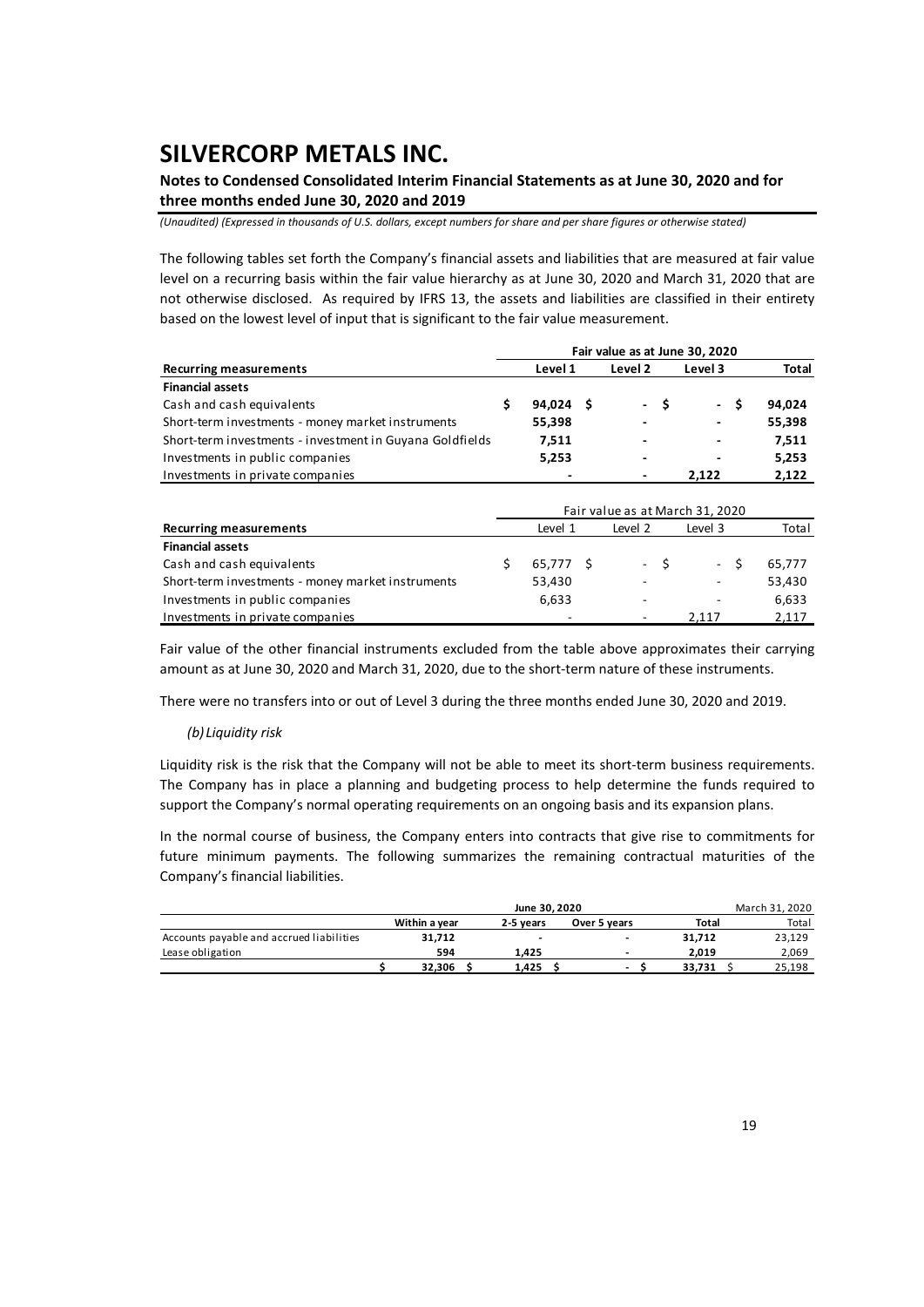## **Notes to Condensed Consolidated Interim Financial Statements as at June 30, 2020 and for three months ended June 30, 2020 and 2019**

*(Unaudited) (Expressed in thousands of U.S. dollars, except numbers for share and per share figures or otherwise stated)*

### *(c) Foreign exchange risk*

The Company reports its financial statements in US dollars. The functional currency of the head office, Canadian subsidiaries and all intermediate holding companies is CAD and the functional currency of all Chinese subsidiaries is RMB. The Company is exposed to foreign exchange risk when the Company undertakes transactions and holds assets and liabilities in currencies other than its functional currencies.

The Company currently does not engage in foreign exchange currency hedging. The Company's exposure to currency risk affect net income is summarized as follows:

|                                              | June 30, 2020 | March 31, 2020 |
|----------------------------------------------|---------------|----------------|
| Financial assets denominated in U.S. Dollars | 66.525        | 60.534         |

As at June 30, 2020, with other variables unchanged, a 10% strengthening (weakening) of the CAD against the USD would have decreased (increased) net income by approximately \$6.6 million.

### *(d)Interest rate risk*

The Company is exposed to interest rate risk on its cash equivalents and short term investments. As at June 30, 2020, all of its interest‐bearing cash equivalents and short‐term investments earn interest at market rates that are fixed to maturity or at variable interest rates with terms of less than one year. The Company monitors its exposure to changes in interest rates on cash equivalents and short term investments. Due to the short-term nature of these financial instruments, fluctuations in interest rates would not have a significant impact on the Company's net income.

#### *(e) Credit risk*

Credit risk is the risk that one party to a financial instrument will fail to discharge an obligation and cause the other party to incur a financial loss. The Company is exposed to credit risk primarily associated to accounts receivable, due from related parties, cash and cash equivalents, and short‐term investments. The carrying amount of assets included on the balance sheet represents the maximum credit exposure.

The Company undertakes credit evaluations on counterparties as necessary, requests deposits from customers prior to delivery, and has monitoring processes intended to mitigate credit risks. There were no amounts in trade or other receivables which were past due on June 30, 2020 (at March 31, 2020 ‐ \$nil) for which no provision is recognized.

### *(f) Equity price risk*

The Company holds certain marketable securities that will fluctuate in value as a result of trading on Canadian financial markets. As the Company's marketable securities holdings are mainly in mining companies, the value will also fluctuate based on commodity prices. Based upon the Company's portfolio as at June 30, 2020, a 10% increase (decrease) in the market price of the securities held, ignoring any foreign currency effects, would have resulted in an increase (decrease) to the net income and other comprehensive income of \$646 and \$630, respectively.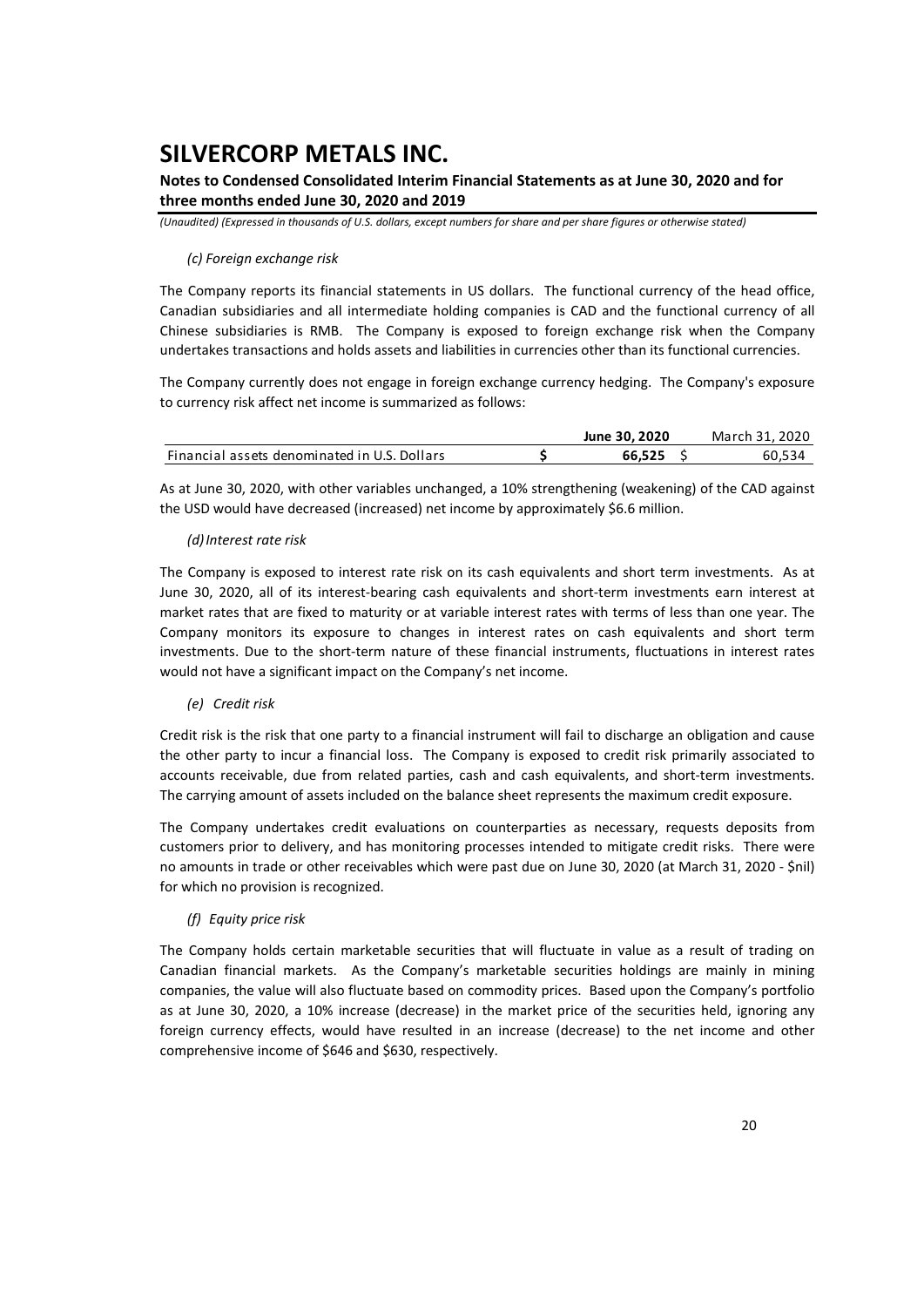**Notes to Condensed Consolidated Interim Financial Statements as at June 30, 2020 and for three months ended June 30, 2020 and 2019** 

*(Unaudited) (Expressed in thousands of U.S. dollars, except numbers for share and per share figures or otherwise stated)*

### **18. SEGMENTED INFORMATION**

The Company's reportable operating segments are components of the Company where separate financial information is available that is evaluated regularly by the Company's Chief Executive Officer who is the Chief Operating Decision Maker ("CODM"). The operational segments are determined based on the Company's management and internal reporting structure. Operating segments are summarized as follows:

| <b>Operational Segments</b>        | Subsidiaries Included in the Segment           | Properties Included in the Segment |
|------------------------------------|------------------------------------------------|------------------------------------|
| <b>Mining</b>                      |                                                |                                    |
| Henan Luoning                      | Henan Found and Henan Huawei                   | Ying Mining District               |
| Hunan                              | Yunxiang                                       | <b>BYP</b>                         |
| Guangdong                          | Guangdong Found                                | GC                                 |
| Other                              | Songxian Gold Mining Co., Ltd. ("SX Gold") (i) | <b>XHP</b>                         |
| Administrative                     |                                                |                                    |
| Vancouver                          | Silvercorp Metals Inc. and holding companies   |                                    |
| Beijing                            | Silvercorp Metals (China) Inc.                 |                                    |
| $\cdots$ and $\cdots$<br>$\cdot$ . | .                                              |                                    |

(i) SX Gold was disposed in April 2019.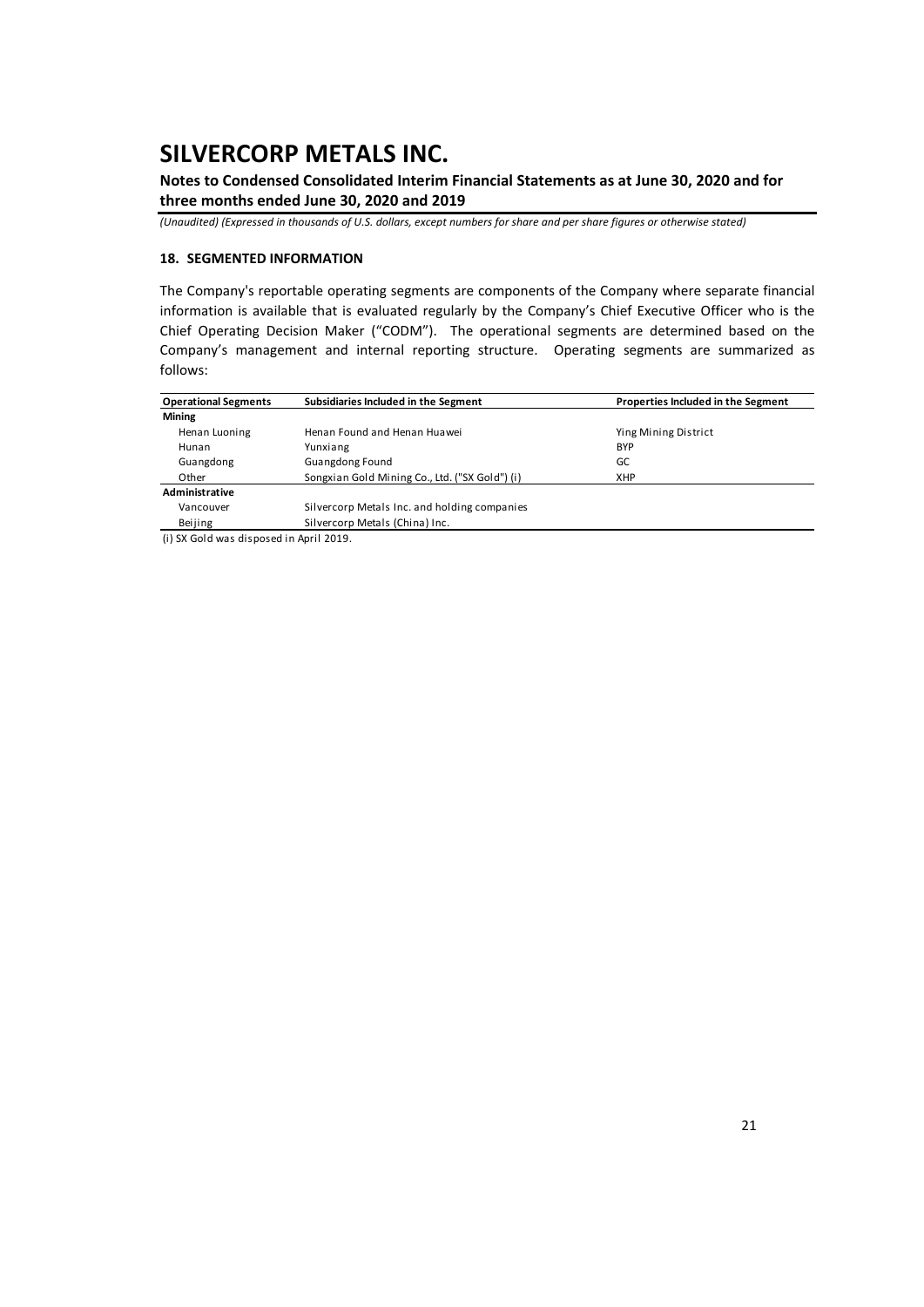**Notes to Condensed Consolidated Interim Financial Statements as at June 30, 2020 and for three months ended June 30, 2020 and 2019** 

*(Unaudited) (Expressed in thousands of U.S. dollars, except numbers for share and per share figures or otherwise stated)*

(a) Segmented information for assets and liabilities are as follows:

|                                        |     |             |     |            |               | June 30, 2020 |       |    |                |     |           |   |              |
|----------------------------------------|-----|-------------|-----|------------|---------------|---------------|-------|----|----------------|-----|-----------|---|--------------|
|                                        |     |             |     |            | <b>Mining</b> |               |       |    | Administrative |     |           |   |              |
|                                        |     | Henan       |     |            |               |               |       |    |                |     |           |   | <b>Total</b> |
| Statement of financial position items: |     | Luoning     |     | Hunan      |               | Guangdong     | Other |    | <b>Beijing</b> |     | Vancouver |   |              |
|                                        |     |             |     |            |               |               |       |    |                |     |           |   |              |
| <b>Current assets</b>                  | \$  | 84.189      | \$. | 1,441      | Ŝ             | 6,424         |       | Ś. | 3.814          | Ŝ   | 95.084    | Ś | 190,952      |
| Plant and equipment                    |     | 45,021      |     | 3,820      |               | 15,139        |       |    | 841            |     | 1,572     |   | 66,393       |
| Mineral rights and properties          |     | 197,335     |     | 6,905      |               | 25,614        |       |    | ۰              |     |           |   | 229,854      |
| Investment in an associate             |     | ٠           |     |            |               | ۰             |       |    | ٠              |     | 51,332    |   | 51,332       |
| Other investments                      |     | 2,122       |     |            |               |               |       |    |                |     | 5,253     |   | 7,375        |
| <b>Reclamation deposits</b>            |     | 3,459       |     |            |               | 4,229         |       |    |                |     | 7         |   | 7,695        |
| Long-term prepaids and deposits        |     | 214         |     | 99         |               | 89            |       |    |                |     |           |   | 402          |
| Long-term portion of lease receivable  |     |             |     |            |               |               |       |    |                |     | 315       |   | 315          |
| <b>Total assets</b>                    | \$. | 332,340     | s   | 12,265     |               | 51,495        |       | Ś  | 4,655          | Ŝ.  | 153,563   | Ś | 554,318      |
|                                        |     |             |     |            |               |               |       |    |                |     |           |   |              |
| <b>Current liabilities</b>             | Ś   | $25.273$ \$ |     | $1,326$ \$ |               | 4,623         |       | \$ | 225            | Ŝ.  | 5.773     | Ś | 37,220       |
| Long-term portion of lease obligation  |     |             |     |            |               | ۰             |       |    |                |     | 1,425     |   | 1,425        |
| Deferred income tax liabilities        |     | 35,664      |     | 1,000      |               | -             |       |    |                |     |           |   | 36,664       |
| <b>Environmental rehabilitation</b>    |     | 6,738       |     | 1,025      |               | 915           |       |    |                |     |           |   | 8,678        |
| <b>Total liabilities</b>               | s   | 67,675      |     | 3,351      | s             | 5,538         |       | \$ | 225            | \$. | 7,198     | Ś | 83,987       |

|                                        |    |             |    |                          |        | March 31, 2020 |     |                          |    |                          |    |           |   |         |
|----------------------------------------|----|-------------|----|--------------------------|--------|----------------|-----|--------------------------|----|--------------------------|----|-----------|---|---------|
|                                        |    |             |    |                          | Mining |                |     |                          |    | Administrative           |    |           |   |         |
|                                        |    | Henan       |    |                          |        |                |     |                          |    |                          |    |           |   | Total   |
| Statement of financial position items: |    | Luoning     |    | Hunan                    |        | Guangdong      |     | Other                    |    | Beijing                  |    | Vancouver |   |         |
|                                        |    |             |    |                          |        |                |     |                          |    |                          |    |           |   |         |
| Current assets                         | Ś  | $80,160$ \$ |    | $1,467$ \$               |        | $3,665$ \$     |     |                          | \$ | 4,289                    | Ŝ. | 68,598    | Ś | 158,179 |
| Plant and equipment                    |    | 45,113      |    | 3,893                    |        | 15,261         |     |                          |    | 862                      |    | 1,593     |   | 66,722  |
| Mineral rights and properties          |    | 192,746     |    | 6,884                    |        | 24,956         |     |                          |    |                          |    |           |   | 224,586 |
| Investment in an associate             |    |             |    |                          |        |                |     |                          |    | $\overline{\phantom{a}}$ |    | 44,555    |   | 44,555  |
| Other investments                      |    | 2,117       |    |                          |        |                |     |                          |    | $\overline{\phantom{a}}$ |    | 6,633     |   | 8,750   |
| Reclamation deposits                   |    | 5,043       |    | $\overline{\phantom{a}}$ |        | 4,180          |     |                          |    | $\overline{\phantom{a}}$ |    | 7         |   | 9,230   |
| Long-term prepaids and deposits        |    | 205         |    | 99                       |        | 86             |     | $\overline{\phantom{0}}$ |    |                          |    |           |   | 390     |
| Long-term portion of lease receivable  |    |             |    |                          |        |                |     |                          |    |                          |    | 348       |   | 348     |
| Total assets                           | Ś. | 325,384     | \$ | 12,343                   | Ś      | 48,148         | -\$ |                          | \$ | 5,151                    | Ŝ. | 121,734   | s | 512,760 |
|                                        |    |             |    |                          |        |                |     |                          |    |                          |    |           |   |         |
| <b>Current liabilities</b>             | Ś. | 19,495      | Ś. | $1,322$ \$               |        | $3,154$ \$     |     |                          | \$ | 625                      | Ŝ. | 3,232     | Ś | 27,828  |
| Long-term portion of lease obligation  |    |             |    |                          |        |                |     |                          |    |                          |    | 1,502     |   | 1,502   |
| Deferred income tax liabilities        |    | 34,761      |    | 997                      |        |                |     |                          |    |                          |    |           |   | 35,758  |
| Environmental rehabilitation           |    | 6,775       |    | 1,015                    |        | 910            |     |                          |    |                          |    |           |   | 8,700   |
| <b>Total liabilities</b>               |    | 61,031      | S  | 3,334                    | S      | 4,064          | \$  |                          |    | 625                      | Ŝ  | 4,734     |   | 73,788  |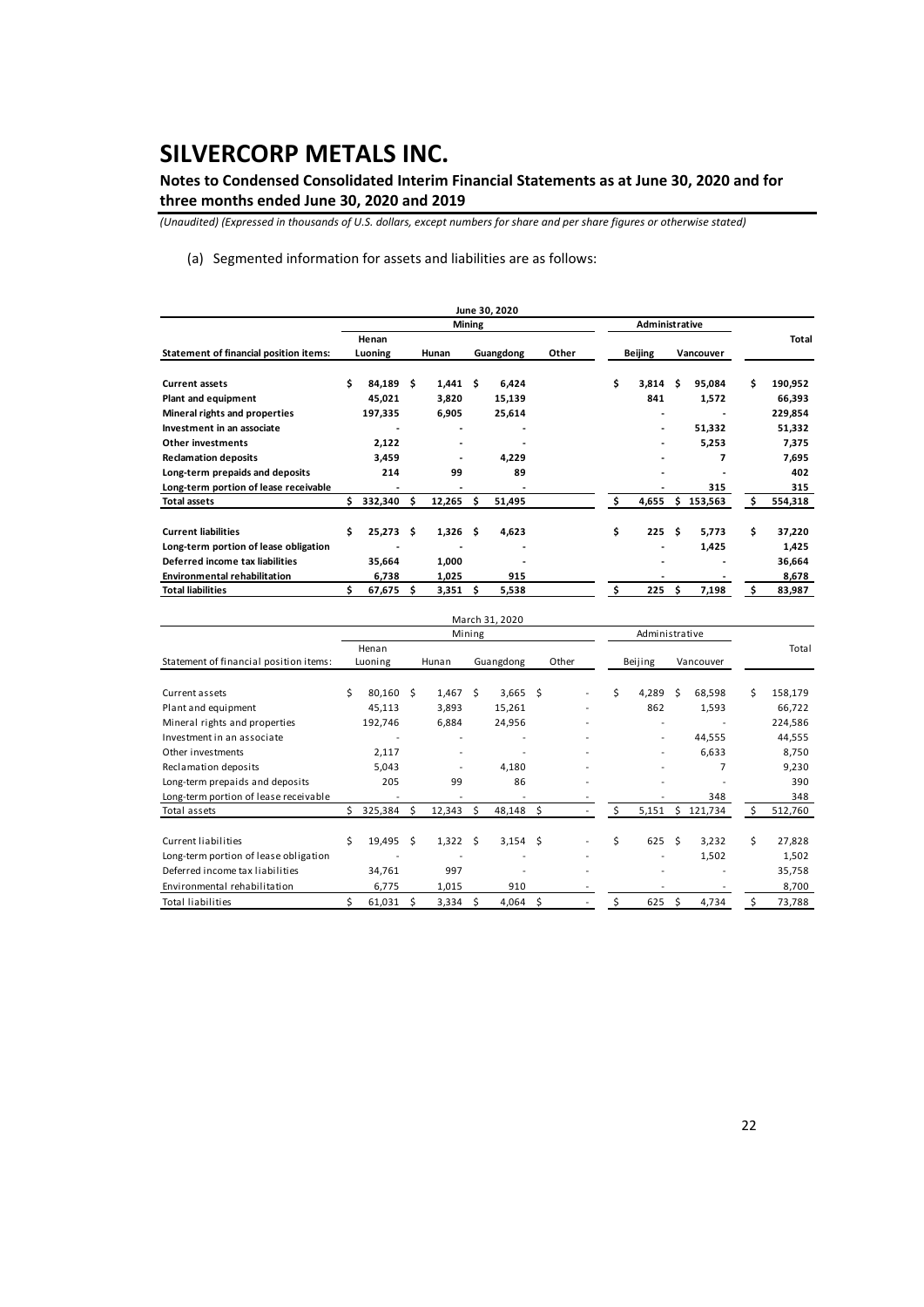**Notes to Condensed Consolidated Interim Financial Statements as at June 30, 2020 and for three months ended June 30, 2020 and 2019** 

*(Unaudited) (Expressed in thousands of U.S. dollars, except numbers for share and per share figures or otherwise stated)*

(b) Segmented information for operating results is as follows:

|                                      |                  |     |                          |               | Three months ended June 30, 2020 |       |                                |                                |              |
|--------------------------------------|------------------|-----|--------------------------|---------------|----------------------------------|-------|--------------------------------|--------------------------------|--------------|
|                                      |                  |     |                          | <b>Mining</b> |                                  |       | Administrative                 |                                |              |
| <b>Statement of income:</b>          | Henan<br>Luoning |     | Hunan <sup>(1)</sup>     |               | Guangdong                        | Other | <b>Beijing</b>                 | Vancouver                      | Total        |
| Sales                                | \$<br>39,686     | \$  | $\overline{\phantom{a}}$ | -\$           | 7,019                            |       | \$<br>$\overline{\phantom{a}}$ | \$<br>$\overline{\phantom{a}}$ | \$<br>46,705 |
| Costs of mine operations             | (22, 111)        |     | (114)                    |               | (5,195)                          |       |                                |                                | (27,420)     |
| Income from mine operations          | 17,575           |     | (114)                    |               | 1,824                            |       |                                |                                | 19,285       |
| <b>Operating expenses</b>            | 88               |     | ٠                        |               | (35)                             |       | (460)                          | 4,196                          | 3,789        |
| Finance items, net                   | 382              |     | (8)                      |               | 41                               |       | 35                             | 350                            | 800          |
| Income tax expenses                  | (4,262)          |     |                          |               |                                  |       |                                | (1, 120)                       | (5, 382)     |
| Net income (loss)                    | \$<br>13,783     | -\$ | $(122)$ \$               |               | 1,830                            |       | \$<br>$(425)$ \$               | 3,426                          | \$<br>18,492 |
| Attributable to:                     |                  |     |                          |               |                                  |       |                                |                                |              |
| <b>Equity holders of the Company</b> | 10,755           |     | (77)                     |               | 1,812                            |       | (425)                          | 3,426                          | 15,491       |
| Non-controlling interests            | 3,028            |     | (45)                     |               | 18                               |       | ٠                              |                                | 3,001        |
| Net income (loss)                    | $13,783 \quad $$ |     | (122) \$                 |               | 1,830                            |       | $(425)$ \$                     | 3,426                          | 18,492       |
| $\lambda$                            |                  |     |                          |               |                                  |       |                                |                                |              |

 $^{(1)}$  Hunan's BYP project was placed on care and maintenance in August 2014;

|                                  |                  |     | Three months ended June 30, 2019 |    |           |    |       |         |                          |           |    |           |
|----------------------------------|------------------|-----|----------------------------------|----|-----------|----|-------|---------|--------------------------|-----------|----|-----------|
|                                  |                  |     | Mining                           |    |           |    |       |         | Administrative           |           |    |           |
| Statement of income:             | Henan<br>Luoning |     | Hunan                            |    | Guangdong |    | Other | Beijing |                          | Vancouver |    | Total     |
| Sales                            | \$<br>37,774 \$  |     | $\sim$                           | \$ | 7,802     | \$ |       | \$      | $\overline{\phantom{a}}$ | \$<br>-   | Ś  | 45,576    |
| Costs of mine operations         | (21, 727)        |     | (117)                            |    | (5,984)   |    |       |         | (15)                     |           |    | (27, 843) |
| Income from mine operations      | 16,047           |     | (117)                            |    | 1,818     |    |       |         | (15)                     |           |    | 17,733    |
| Operating income (expenses)      | 1,443            |     |                                  |    | (175)     |    | (60)  |         | (430)                    | (2, 452)  |    | (1,674)   |
| Finance items, net               | 337              |     | (34)                             |    | 18        |    |       |         | 27                       | 406       |    | 754       |
| Income tax recoveries (expenses) | 3,736            |     | (16)                             |    | (465)     |    |       |         | -                        | (2,767)   |    | 488       |
| Net income (loss)                | \$<br>21,563     | \$. | $(167)$ \$                       |    | 1,196     | \$ | (60)  | \$      | $(418)$ \$               | (4,813)   | Ś. | 17,301    |
| Attributable to:                 |                  |     |                                  |    |           |    |       |         |                          |           |    |           |
| Equity holders of the Company    | 16,831           |     | (117)                            |    | 1,184     |    | (60)  |         | (418)                    | (4,813)   |    | 12,607    |
| Non-controlling interests        | 4,732            |     | (50)                             |    | 12        |    |       |         |                          |           |    | 4,694     |
| Net income (loss)                | 21,563           | \$  | $(167)$ \$                       |    | 1,196     | Ŝ  | (60)  | Ś       | (418) \$                 | (4, 813)  |    | 17,301    |